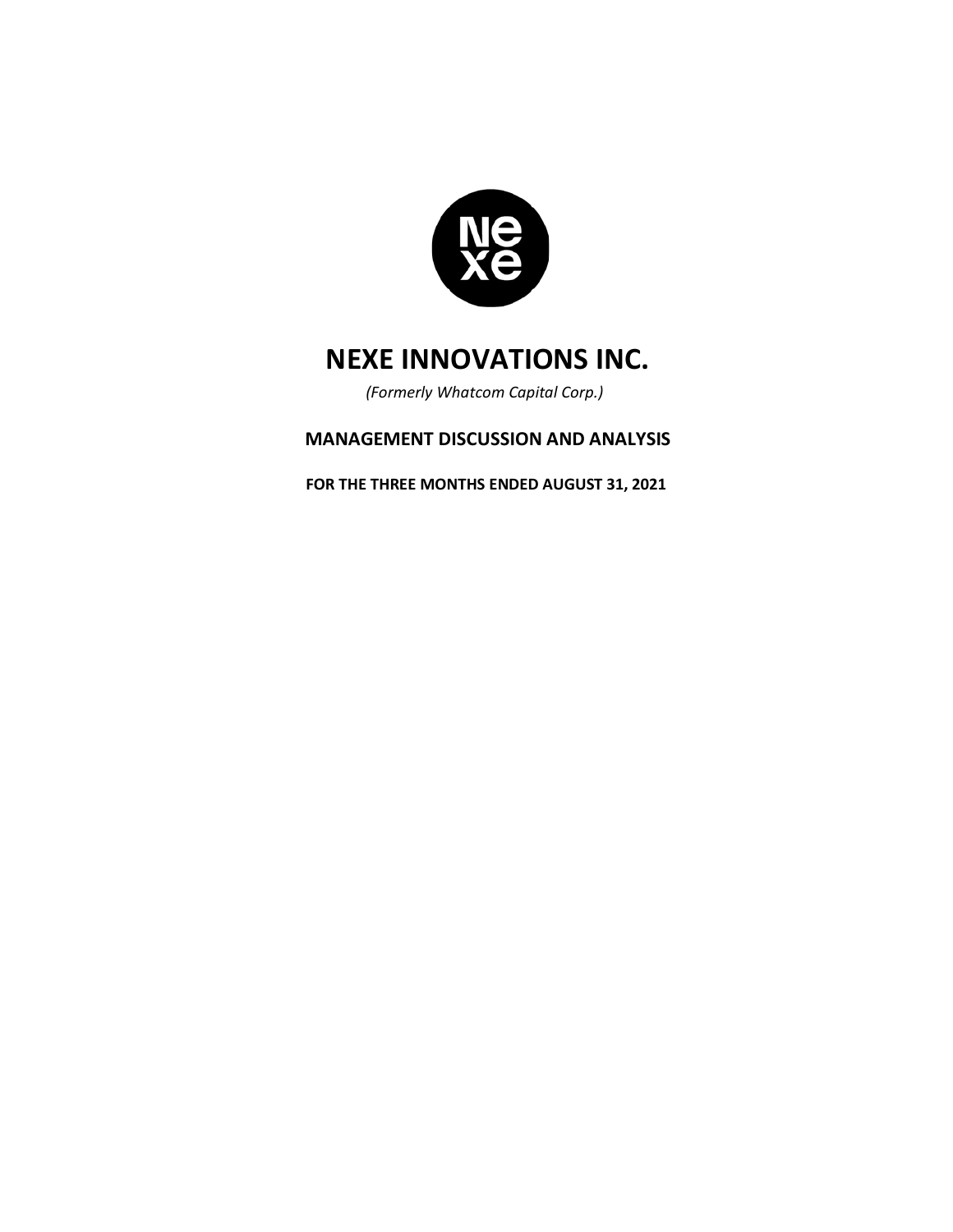## **Table of Contents**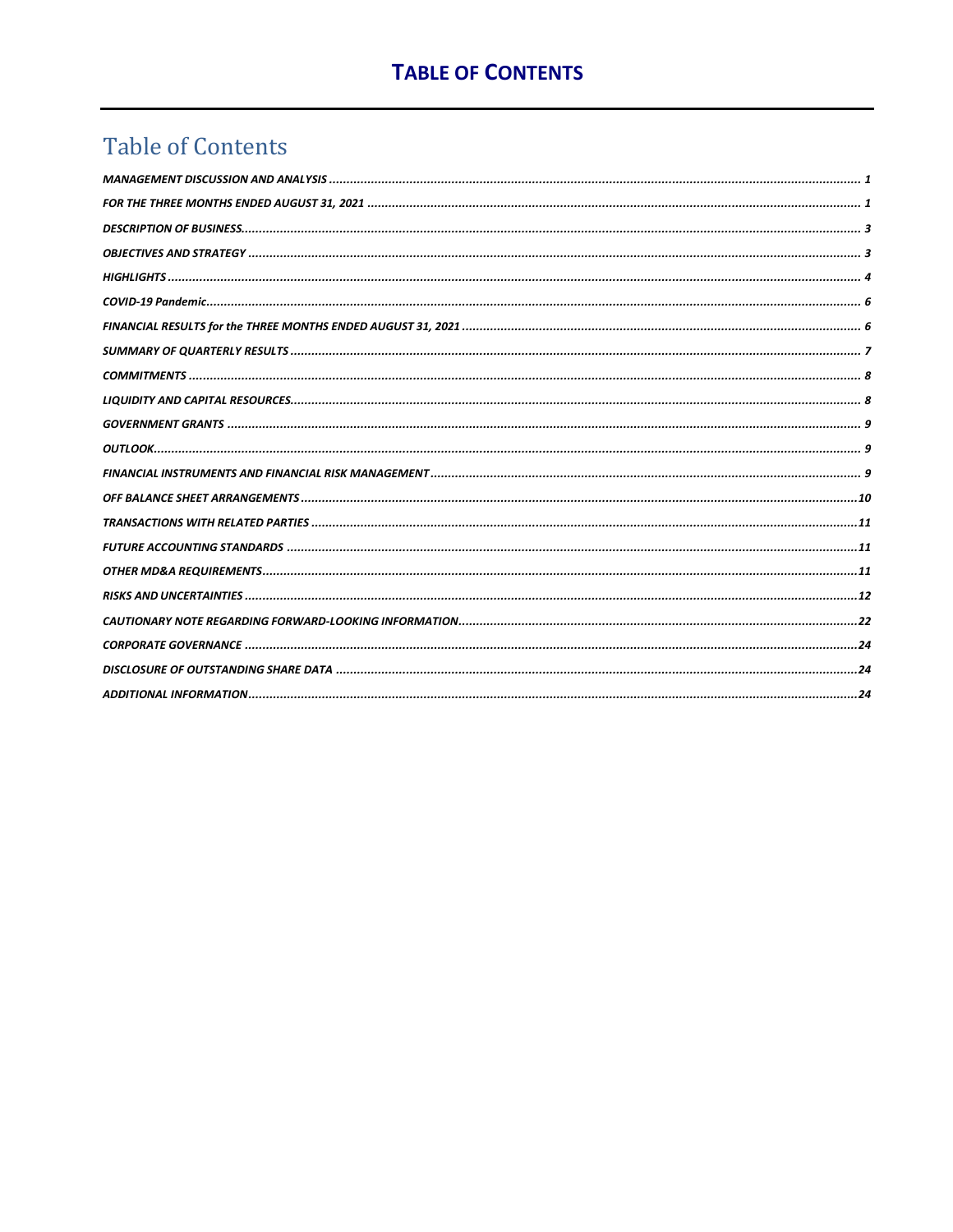Management Discussion and Analysis For the Three Months Ended August 31, 2021 (Expressed in Canadian Dollars)

This Management Discussion & Analysis ("MD&A") of NEXE Innovations Inc. and its subsidiaries (referred to as the "Company" or "NEXE") was prepared by management as of November 1, 2021 and was reviewed and approved by the Board of Directors of NEXE. The following discussion of performance, financial condition and future prospects should be read in conjunction with the condensed interim consolidated financial statements for the three months ended August 31, 2021 and the annual audited consolidated financial statements for the yearsended May 31, 2021, and 2020, and the notes thereto (the "Financial Statements"), which have been prepared in accordance with International Financial Reporting Standards ("IFRS"), as issued by the International Accounting Standards Board ("IASB"). The information provided herein supplements but does not form part of the Financial Statements. This discussion covers the three-month period ended August 31, 2021, and the subsequent period up to the date of issue of this MD&A.

The Company has prepared this MD&A following the requirements of National Instrument 51-102 ("NI-51-102"). These statements are filed with the relevant regulatory authorities in Canada. All currency amounts are expressed in Canadian dollars, unless otherwise noted.

## **DESCRIPTION OF BUSINESS**

The Company has developed both Keurig® and Nespresso® machine-compatible single-serve pods made from plant-based materials, making them fully compostable. At the Company's head office facility in Surrey, British Columbia, the Company uses proprietary processes to significantly decrease supply chain risk and increase quality control. The Company, with its sophisticated capsule manufacturing capabilities, is one of the only solutions providers in the single-serve space that work with plant-based polymers. NEXE's investment in advanced CNC machining allows for true rapid prototyping and protection of its intellectual property.

The Company will continue to commercialize the NEXE Pod in Keurig® and Nespresso® format capsules and intends to develop the NEXE brand as the standard in fully compostable packaging. Ultimately, the Company aspires to be a leading partner to major consumer packaging companies ("CPG") and provide compostable solutions for a variety of beverages, including coffee, tea, and others.

## **OBJECTIVES AND STRATEGY**

NEXE is placing the planet first. The Company's mission is to eliminate petroleum-based plastics from the planet by innovating and manufacturing 100% plant-based materials that can be returned to the soil after use. With proprietary in-house equipment and processes, the Company designs, manufactures, and commercializes fully compostable, plant-based materials for everyday consumer products including, but not limited, to single-serve coffee pods compatible with Keurig® and Nespresso® Machines. The Company has developed one of the only patented, fully compostable, plant-based, single-serve coffee pods for use in leading single-serve coffee machines. The proprietary NEXE pod is designed to reduce the significant environmental impact caused by single-serve pods – over 50 billion of which are discarded every year. Hundreds of municipalities in the European Union, Canada, and the United States are moving in the direction of introducing comprehensive compost systems, making the NEXE Pod a viable alternative to the typical plastic coffee capsules currently available in the marketplace.

For the past five years, the Company's research and development ("R&D") with its engineering teams and scientific partners have been hard at work figuring out how to make plant-based material scalable for high-speed manufacturing. Today, the Company's state-of-the-art facility positions NEXE to go above and beyond as it transforms wasteful consumer practices into powerful change and innovation. With over \$60 million raised to date from equity and government funding and over six years of R&D, NEXE is well-positioned at the forefront of advanced material manufacturing and automation to meet the growing demand for environmentally friendly and sustainable products in the single-serve coffee sector and beyond.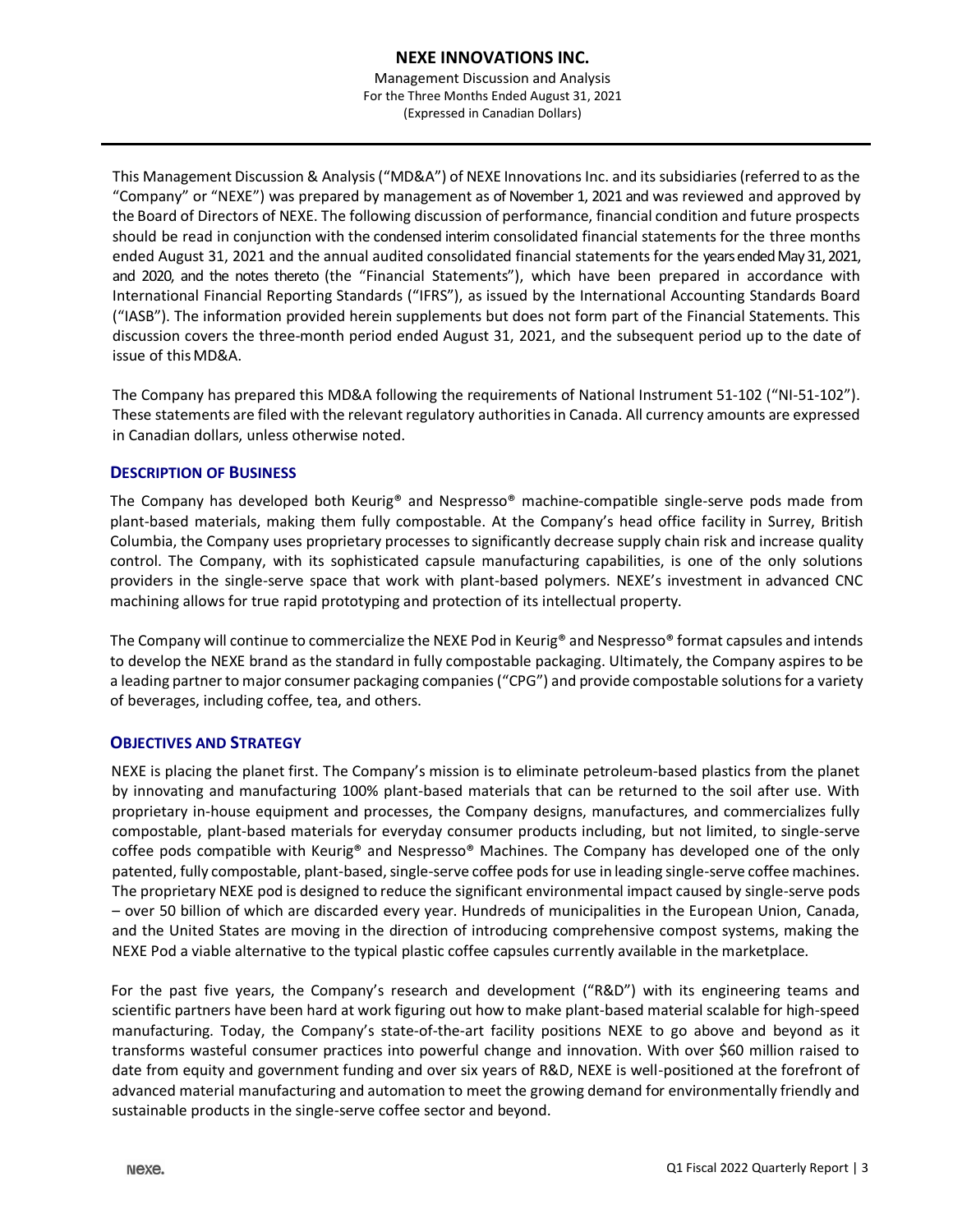Management Discussion and Analysis For the Three Months Ended August 31, 2021 (Expressed in Canadian Dollars)

## **HIGHLIGHTS**

The following is an update of the Company's operational highlights including the completion of a \$34.5 million financing:

## *Financial*

- Completed an initial public offering on Dec 20, 2020.
- Raised more than \$50 million of capital since initial public offering.
- Received support and validation from the federal and provincial governments in the form of grants and awards including \$1 million from Innovative Solutions Canada, over \$500k from IRAP, \$300K from Innovate BC, and a \$2.5 million non-dilutive zero-interest loan from the Western Innovation Initiative.
- Received eligibility for trading with the U.S. Depository Trust Company.

## *Sales and Product*

- Commercialized NEXE's proprietary, fully compostable pods via the Company's in-house XOMA Superfoods. Xoma launched in calendar Q2 2021 and now offers five popular SKUs. The product is sold in NEXE's compostable pods, compatible with Keurig® Brewing Systems single-serve machines. The launch was met with positive media feedback.
- Commercialized NEXE's proprietary, fully compostable pods for use with Nespresso<sup>®</sup> OriginalLine machines. NEXE Coffee - NEXE's espresso pods for Nespresso® OriginalLine machines launched in July 2021 and have placed the Company in a strong position to gain greater market share in the single-serve beverage space.
- Investment in proprietary equipment allows NEXE to rapidly develop new packaging concepts.
- Initiated a plan to expand online sales channels through Amazon.com and other leading ecommerce platforms.
- NEXE has filed 6 Utility Patent Applications in both the U.S. and PCT (Patent Cooperation Treaty), 9 Trademark Applications, and 28 additional Provisional Patent Applications.
- Launched its second and third premium espresso blends to it lineup:
	- Medium Roast Espresso Blend: Full-bodied and smooth, NEXE's medium roast espresso brings together high-grade, certified organic beans, roasted in small batches. The Company works with women-led cooperatives in Sumatra to source beans that are sustainably grown, as well as with producers in Peru and Ethiopia.
	- French Roast Espresso Blend: Grown in the rugged mountain jungles of Sumatra, NEXE's French roast has a clean, juicy body, with hints of lemon-lime, cacao, pipe tobacco, light ginger, and a long finish. The certified organic beans are cultivated, harvested, hand sorted and wet hulled by a women-led cooperative.

#### *Operational*

● Took delivery of key equipment for the commercialization of fully compostable pods compatible with Keurig<sup>®</sup> and Nespresso<sup>®</sup> OriginalLine brewing systems.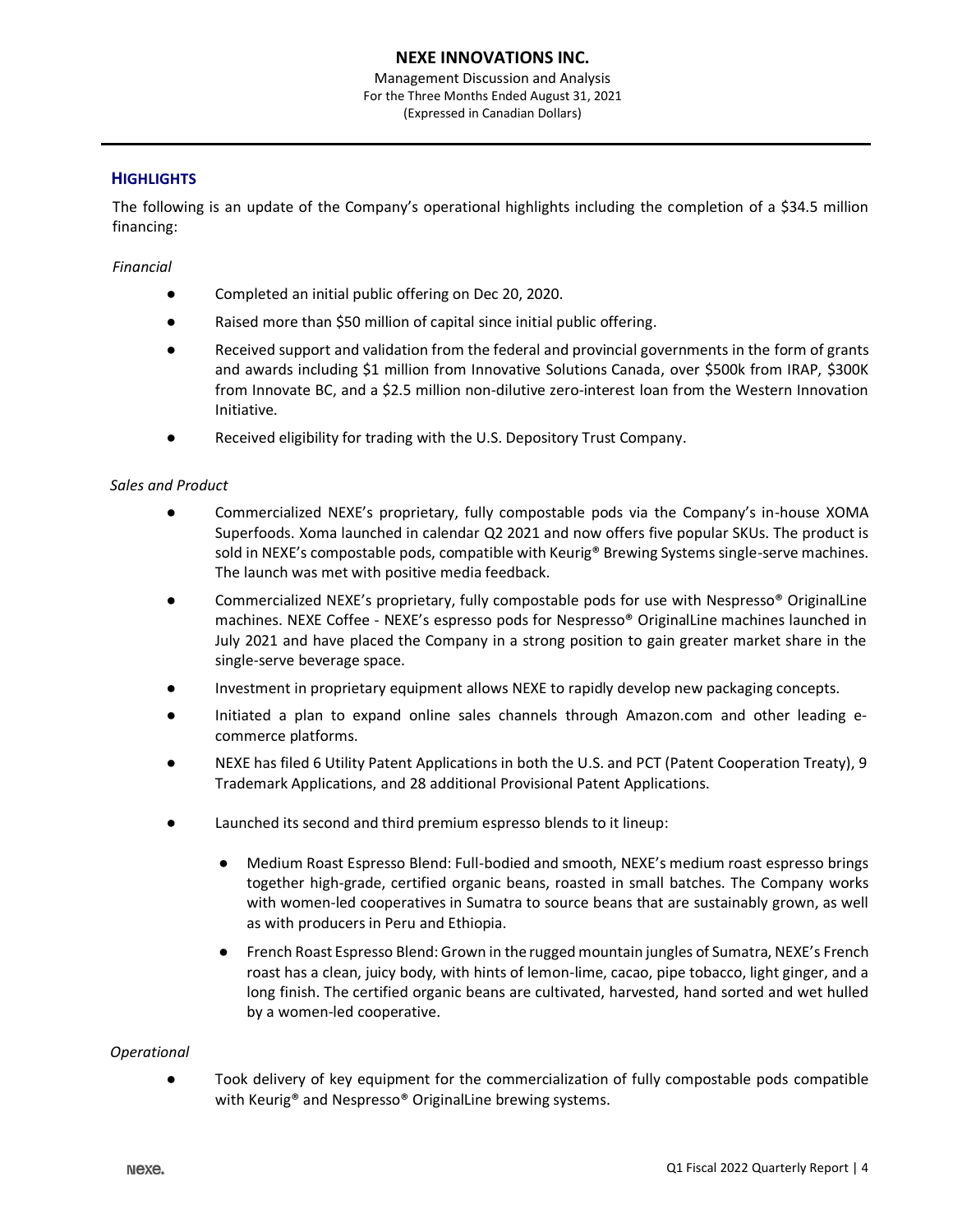- (Expressed in Canadian Dollars)
- Developed initial infrastructure for full in-house vertical integration and a "Made in North America" manufacturing strategy including molding lines with complementary robotics automation.
- Doubled footprint in Surrey, BC to over 20,000 square feet.
- Added several key team members with strong CPG backgrounds.

## *Marketing and Distribution*

The Company is focused on complementing its success with its online store and growing its direct-to-consumer sales through popular eCommerce platforms. The Company also has plans to offer its NEXE Coffee through Grocery retail/e-retail across North America.

NEXE is heavily focused on building a strong marketing foundation prior to launching NEXE Coffee in Keurig®-style pods in the U.S. and Canada. The strategy will leverage brand partnerships, user-generated content, trade, and consumer shows and other proven strategies to drive retail success. The distribution strategy consists of a twophased launch into natural/specialty retail, as well as conventional retail and e-retail channels.

## *Manufacturing and Operational*

The Company has allocated the necessary capital to bring its equipment needs in-house with the objective of providing it with full control over the design, manufacture, and operational functions of NEXE's growing pod product lineup. These moves will accelerate ongoing R&D initiatives and reduce operational costs such as shipping, while eliminating bottlenecks related to delivery time.

Each scaled manufacturing line will be designed to add a capacity of approximately 50 million pods per year. NEXE recently committed to a further 7 lines, bringing the total to 10 allowing for capacity at the end of 2023 of a half a billion pods per year.

## *Intellectual Property*

This vertical integration strategy is designed to protect NEXE's expanding intellectual property ("IP") portfolio. The Company has filed 6 Utility Patent Applications in both the U.S. and PCT and 28 additional Provisional Patent Applications. As NEXE expands the number of products under development beyond single-serve pods, the Company will look to commercialize these additional products with best-of-breed partners that have the expertise, distribution, and sales channels to quickly enter each market. In this situation, NEXE will establish ongoing licensing and royalty revenue streams to monetize its IP.

## *Building a Strong Team*

The Company has added multiple key team members with robust CPG experience to drive future growth for the Company. NEXE intends to continue to grow its marketing and sales teams as manufacturing capacity increases over the next quarter. The team is pleased to welcome:

- Mr. Holman, VP Operations: Mr. Holman has more than 35 years of experience in Senior Engineering and Operations roles in the CPG industry. His extensive knowledge and work experience at companies such as Coca-Cola Canada Ltd., SC Johnson & Son, and Nestle USA provides the necessary leadership attributes for growing capacity at NEXE.
- Mr. Naccarato, Director of Retail Sales: Mr. Naccarato is a CPG expert who has been in the industry for over 12 years. In his former roles at Nutiva, Mr. Naccarato assisted in pioneering the Organic Medium-Chain Triglycerides ("MCT") Oil category and played a major role in category growth of Organic Coconut Oil and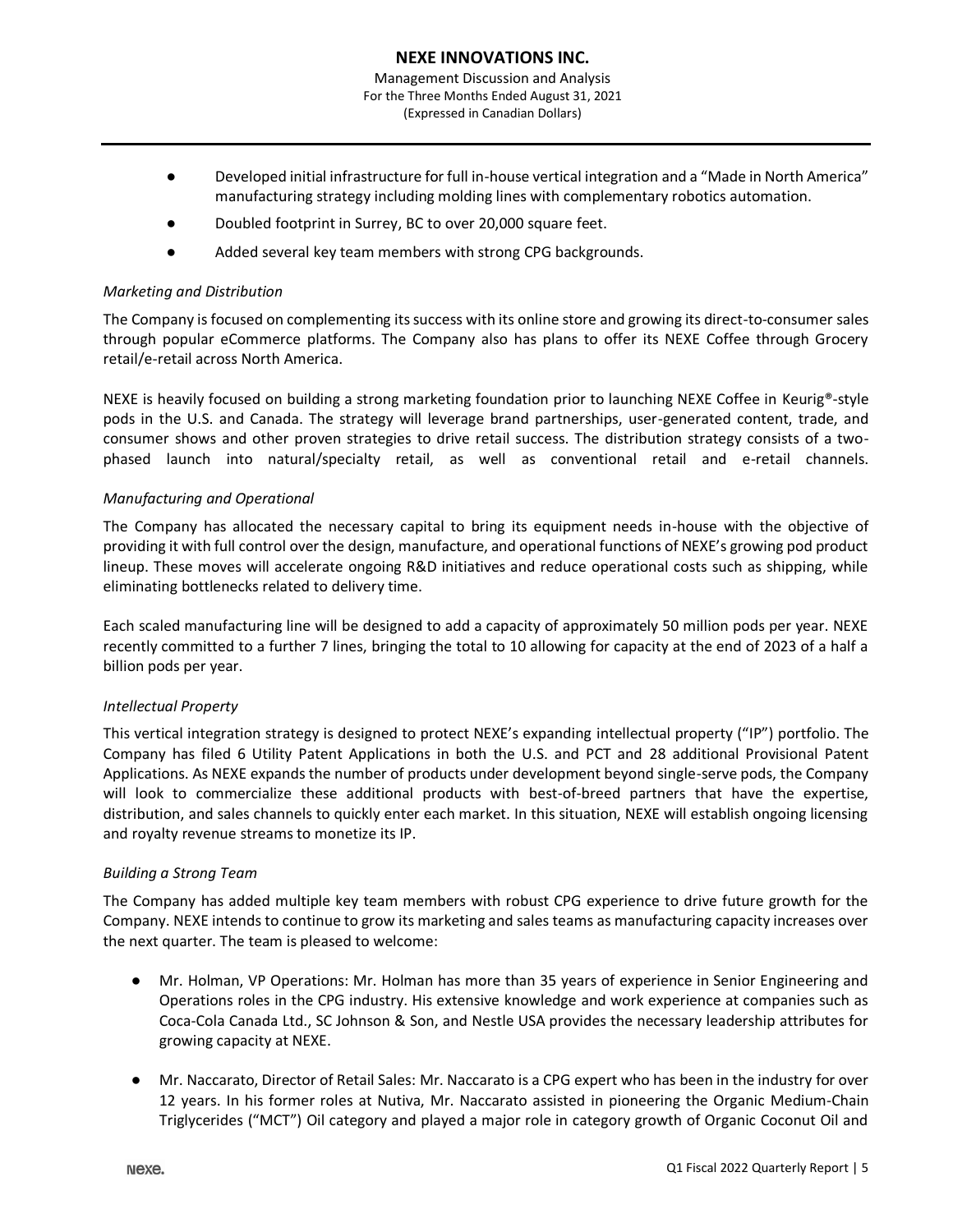other healthy fats, plant-based proteins, and nutraceuticals. He has cultivated many valuable relationships, held senior executive roles at rapidly growing companies and his data-oriented approach to revenue generation has led to sustained double digit year-over-year growth for all brands he has been a part of.

Mr. Canning, Plant Manager: Mr. Canning has spent more than 18 years in senior management roles for a variety of manufacturing and service organizations. Mr. Canning specializes in the development and management of operational systems for improved company performance. He began his career in the Canadian Armed Forces where he graduated from the CAF School of Communications and Electronics Engineering with a specialization in telecommunications, cryptography, and served for 10 years in a variety of operations.

## **COVID-19 Pandemic**

On March 11, 2020, the World Health Organization declared COVID-19 a global pandemic. This contagious disease outbreak and any related adverse public health developments has already adversely affected workforces, economies, and financial markets globally, leading to an economic downturn. The Company has established key guidelines and procedures related to security and access controls, health screening, isolation and quarantine, and facility infrastructure, maintenance, and cleaning, to ensure that its workplace practices are in line with local government recommendations and requirements, as well as compliant with the appropriate standards of safety, health, wellness and required workplace readiness. The Company continues to monitor key suppliers to prevent service disruptions or significant impacts in the delivery of services or goods from its suppliers.

As a result of the pandemic, the Company has experienced supply chain disruptions, particularly with machinery, human resource constraints, deterioration of consumer demand and market volatility. Although global market conditions may have affected market conditions and consumer spending patterns, the Company remains well placed to grow revenues through product innovations. The Company has reviewed its exposure from other emerging business risks but has not identified any other risks that could significantly impact the estimates used in the determination of plant and equipment, lease liability, and intangible assets that may have a significant impact on the Company's financial performance.

## **RESULTS OF OPERATIONS**

#### **FINANCIAL RESULTS for the THREE MONTHS ENDED AUGUST 31, 2021**

For the three months ended August 31, 2021, the Company recorded a net loss of \$2,016,955, or \$0.02 per share, compared to a net loss of \$783,303, or \$0.04 per share, for the three months ended August 31, 2020. The increase was a result of the following:

- Administrative expenses increased to \$307,672 (2020 \$48,079) primarily due to recruiting fees regarding senior management; office supplies; general repairs and maintenance; warehouse and lab supplies; insurance and utilities.
- Advertising and marketing increased to \$222,256 (2020 \$55,210) predominantly due to advertising, lead development, ad programming, and podcast coverage.
- Advisory fees decreased to \$1,336 (2020 \$139,715) due to the reduction of financial advisory work pertaining to capital market activities.
- Consulting fees increased to \$151,859 (2020 \$27,263) primarily due to business strategy, corporate

Nexe.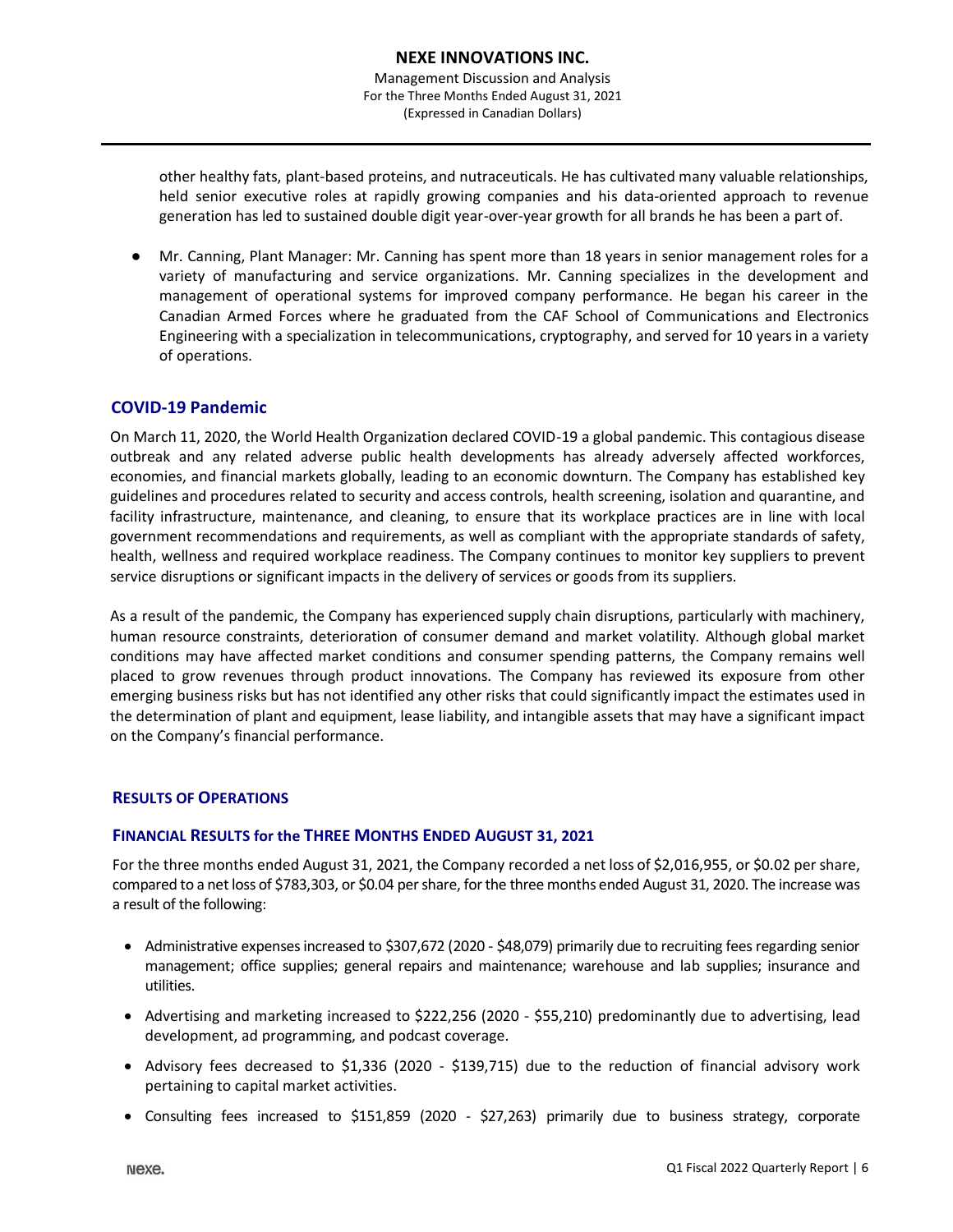development, revenue consulting, accounting, and regulatory filing services.

- Depreciation increased to \$114,646 (2020 \$52,371) due to additional equipment purchased.
- The Company recorded a non-cash interest expense of \$76,150 (2020 \$116,139) related to the accretion of interest associated with the interest free Government loan from the Western Innovation program.
- Management fees increased to \$84,000 (2020 \$52,000) regarding employment and consulting agreement commitments that pertained to certain executives of the Company.
- Market and investor relations increased to \$90,740 (2020 \$56,509) regarding increased activities with brokerage firms, institutions, and retail, in an effort to develop and support the business.
- Professional fees increased to \$211,140 (2020 \$78,450) primarily due to IP legal work; fees to the Company's auditor regarding the review of the Q1 2022 Financial Statements; and legal fees regarding breach of contract cases and general corporate matters.
- Salaries and benefits increased to \$414,767 (2020 \$50,583) with the hiring of additional staff, such as engineers, manufacturing, lab, accounting, administrative, and management personnel to grow the business.
- A non-cash share-based compensation expense of \$193,424 (2020 \$82,614) was recorded for stock options granted to directors, officers, employees, and advisors.
- \$17,372 (2020 \$nil) of transfer agent and filing fees were recorded due to ongoing regulatory compliance costs regarding the Company being public.
- Travel and promotion expenses increased to \$23,985 (2020 \$10,932) primarily due to travel regarding the inspection of new equipment prior to delivery to the Company's head office location.
- The Company recorded increased interest income of \$19,088 (2020 \$2,199).

## **SUMMARY OF QUARTERLY RESULTS**

The following is summary of the Company's financial results for the eight most recently completed quarters:

|                      | <b>Three</b><br><b>Months</b><br>Ended<br>Aug. 31,<br>2021 | <b>Three</b><br><b>Months</b><br><b>Ended</b><br>May 31,<br>2021<br>5(1) | <b>Three</b><br><b>Months</b><br><b>Ended</b><br>Feb. 28,<br>2021<br>5(2) | <b>Three</b><br><b>Months</b><br><b>Ended</b><br>Nov. 30,<br>2020 | <b>Three</b><br><b>Months</b><br>Ended<br>Aug. 31,<br>2020 | <b>Three</b><br><b>Months</b><br><b>Ended</b><br>May 31,<br>2020 | <b>Three</b><br><b>Months</b><br>Ended<br><b>Feb. 29</b><br>2020 | <b>Three</b><br><b>Months</b><br><b>Ended</b><br>Nov. 30,<br>2019 |
|----------------------|------------------------------------------------------------|--------------------------------------------------------------------------|---------------------------------------------------------------------------|-------------------------------------------------------------------|------------------------------------------------------------|------------------------------------------------------------------|------------------------------------------------------------------|-------------------------------------------------------------------|
| Revenue              |                                                            |                                                                          |                                                                           |                                                                   |                                                            |                                                                  |                                                                  |                                                                   |
| Net loss             | (2,016,955)                                                | (8,948,761)                                                              | (6,366,013)                                                               | (1,080,911)                                                       | (783,303)                                                  | (735, 718)                                                       | (669, 835)                                                       | (419, 597)                                                        |
| Basic loss per share | (0.02)                                                     | (0.19)                                                                   | (0.10)                                                                    | (0.06)                                                            | (0.04)                                                     | (0.04)                                                           | (0.04)                                                           | (0.02)                                                            |

(1) Included was the impairment of intangibles, plant and equipment that totaled \$2,121,192; fair value of \$1,852,500 regarding 3,250,000 performance warrants that were issued; write-off of common shares valued at \$418,000; share-based compensation of \$412,802.

(2) Included was a listing expense of \$2,614,701 regarding the Whatcom Capital Corp. RTO transaction; the Company increased its use of consultants for business and corporate development and incurred advisory and consulting fees of \$1,468,828; pursued a market awareness program to introduce future products and incurred increased advertising and media activities totaling \$1,345,906.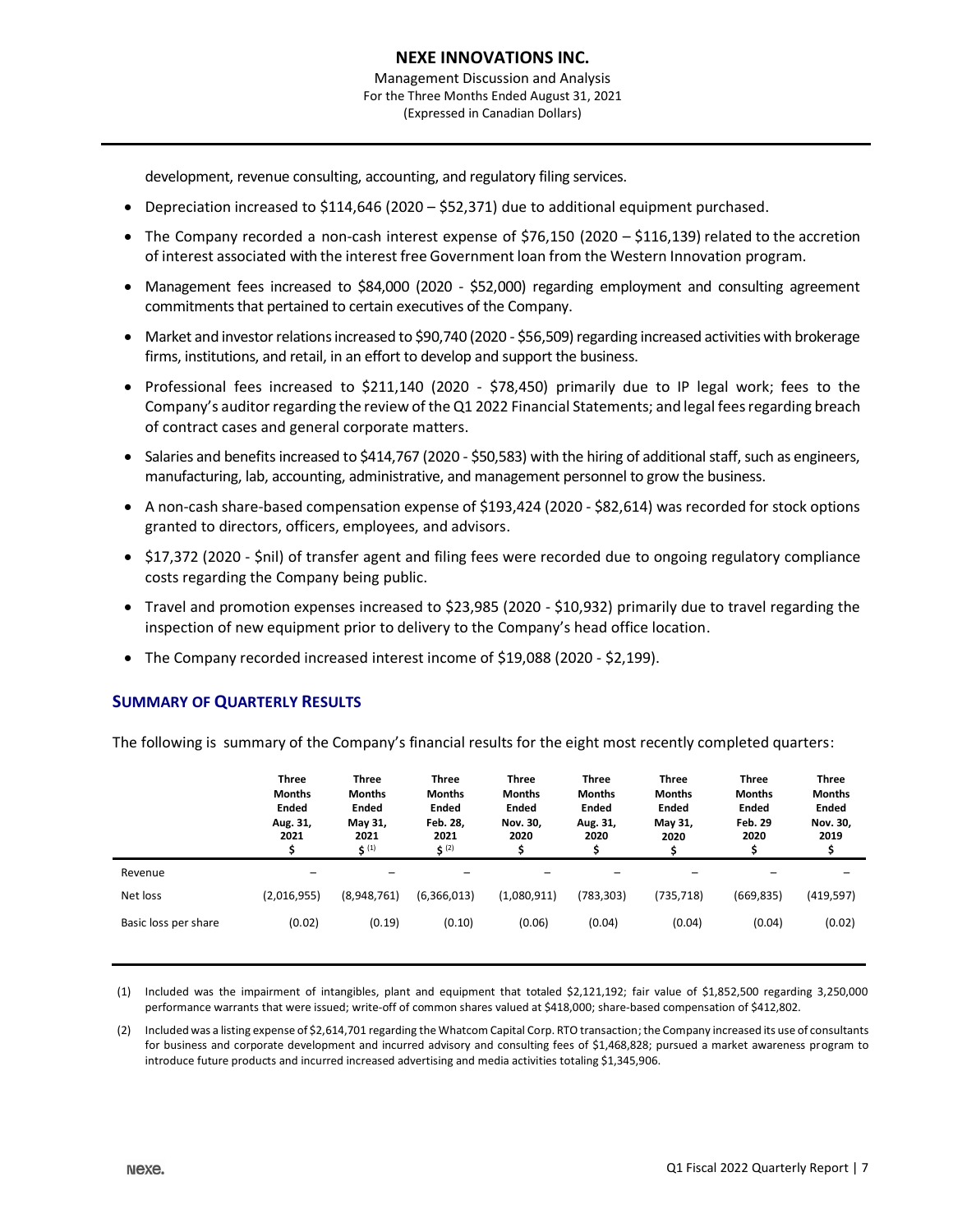## **COMMITMENTS**

## **Equipment Procurement**

The Company has committed to procuring manufacturing and production equipment that totaled €6,818,000, US\$530,110, and \$627,194, respectively, of which payments of €1,217,000, US\$116,875, and \$332,321, respectively, were made, with the remaining balances owed of €5,601,000, US\$413,235, and \$294,874, respectively, totaling approximately \$8.9 million as at August 31, 2021. Certain equipment is expected to be delivered in calendar Q4 2021 with remaining payments due on delivery. The bulk of the equipment (coffee capsule dosing and sealing machines) is from a European manufacturer and the Company is working towards an exclusive agreement for long-lead equipment with expected delivery over the next 24 months.

Subsequent to August 31, 2021, the Company committed to purchasing a prototype dosing and sealing machine for €97,690, coffee capsule packaging and molding machines for US\$2,356,285, respectively, of which a payment of €39,076 was made, leaving balances owing of €58,614, and US\$2,356,285, respectively, and totaling approximately \$3.0 million. The equipment is expected to be delivered in calendar Q4 2021. Furthermore, the Company paid €271,500 and US\$225,063, respectively, towards prior purchase commitments, with remaining balances owing of €5,329,500, US\$188,172, and \$294,874, respectively, totaling about \$8.2 million.

#### **Warehouse Space Lease Agreement**

The Company entered into an agreement for leased premises commencing February 1, 2021 and ending on February 28, 2026. Lease payments for the first month were \$11,476 and each subsequent monthly lease payment is \$13,125 for the remainder of the lease term.

## **LIQUIDITY AND CAPITAL RESOURCES**

As at August 31, 2021, the Company had working capital of \$47,829,501 (May 31, 2021 - \$49,501,770), with cash and cash equivalents including guaranteed investment certificates (GICs) that totaled \$45,506,908 (May 31, 2021 – \$50,526,731).

All cash is held with Schedule A banks either in deposit accounts or guaranteed investment certificates, and the Company has no joint ventures with any parties that may potentially create derivative or hedge risk.

The Company has sufficient working capital to meet its ongoing operating and general administrative expenditures over the next twelve months.

## *OPERATING ACTIVITIES*

For the three months ended August 31, 2021, the Company's operating activities used cash of \$2,232,576, compared to cash used of \$616,201 for operating activities for the three months ended August 31, 2020.

## *FINANCING ACTIVITIES*

For the three months ended August 31, 2021, cash and cash equivalents used in financing activities of \$907,317, compared to cash and cash equivalents provided of \$399,751 for the three months ended August 31, 2020.

As at August 31, 2021, the Company had 96,737,974 issued and outstanding (May 31, 2021 - 96,628,674) common shares.

During the three months ended August 31, 2021, the Company issued 50,000 common shares from the exercise of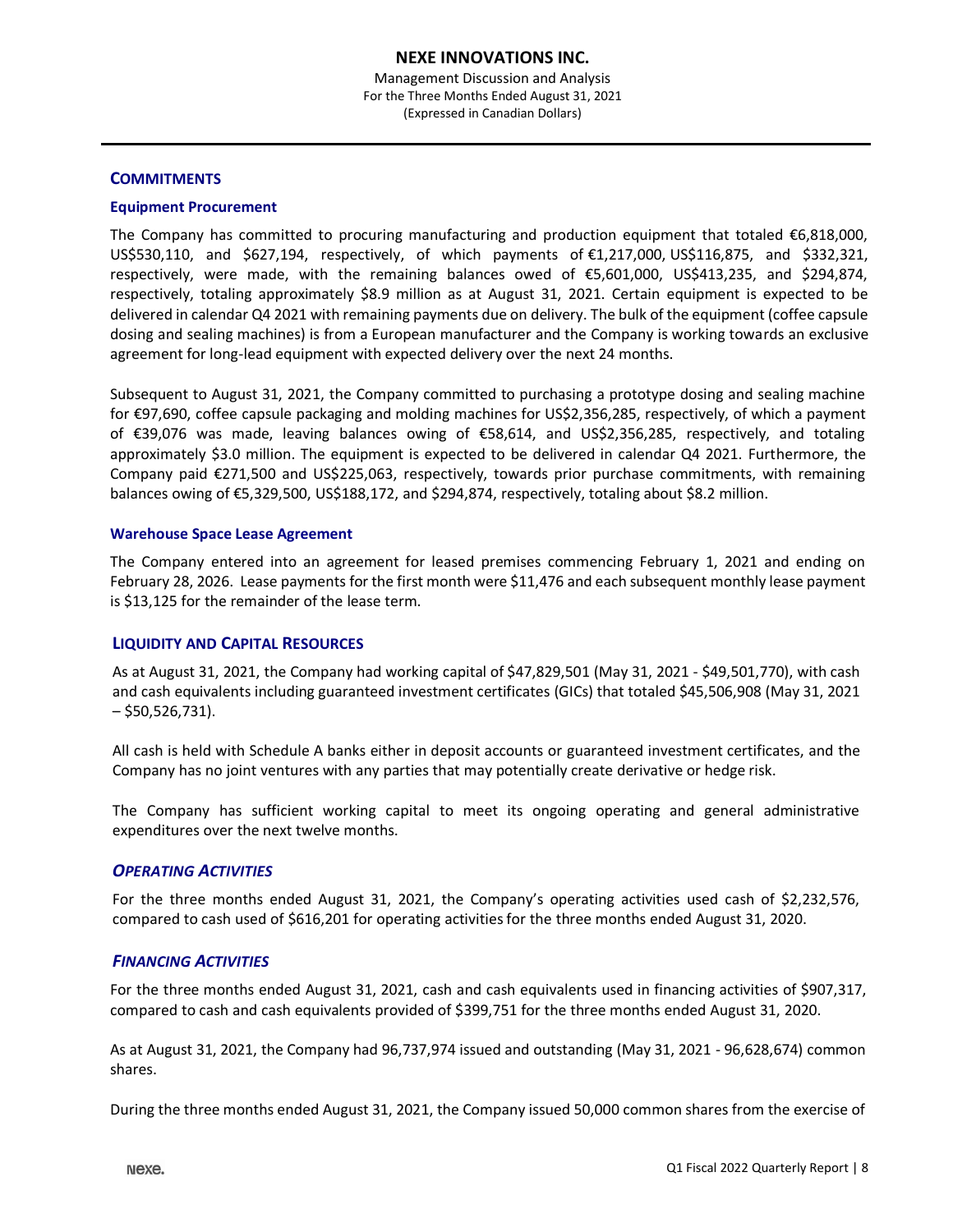Management Discussion and Analysis For the Three Months Ended August 31, 2021 (Expressed in Canadian Dollars)

warrants for proceeds of \$50,000, and 34,300 common shares from the exercise of options for proceeds of \$22,295. In addition, the Company issued 25,000 common shares at a deemed market price of \$1.02 to a former employee of the Company, who met a performance related milestone in accordance with an employment agreement as a Shares for Services transaction, as defined in the policies of the TSX Venture Exchange.

## *INVESTING ACTIVITIES*

For the three months ended August 31, 2021, cash and cash equivalents used by investing activities of \$1,879,930, compared to cash and cash equivalents used of \$155,142 for the three months ended August 31, 2020.

## **GOVERNMENT GRANTS**

On April 21, 2020, the Company signed an agreement with the Department of Natural Resources, Innovative Solutions Canada to commence a project to develop a fully compostable coffee pod that meets the required dimensions required for Nespresso® coffee makers using plant-based polymers and, or wood fibre composites, in return for the Company to receive a \$1,000,000 grant. Payments were made to the Company in four equal amounts of \$250,000 in each of June, September, and October 2020, and January 2021.

## **OUTLOOK**

The Company's primary focus is to commercialize the manufacturing facility to eventual capacity as it continues to receive the various important integrated pieces of equipment and supply chain. To streamline and scale production, the Company is working with various equipment manufacturers, globally, that not only help the Company reach scale but also to help develop the proprietary elements that increase the Company's intellectual property portfolio. Furthermore, as the organization continues to face the logistical bottlenecks brought on by COVID-19, the Company is also assessing more localized solutions as part of the manufacturing process to further expedite capacity build-out and build improved vertical integration as part of the process. Increased vertical integration means that the Company will be less reliant on third parties for manufacturing and that we are better able to handle the various components of the manufacturing process in-house.

As part of the Company's public and secondary offerings in the past two quarters, it intends to use this capital to commercialize and scale its coffee offerings for both the Nespresso® and Keurig® compatible brewing systems within fiscal 2022 by adding new SKUs for each as the Company expands capacity. The Company will be doing so by bringing on experienced team members who have expertise in operations, manufacturing, sales and marketing, and product development. In light of the recent and ongoing COVID-19 pandemic, the Company has decided to launch its own product lines as part of a direct to consumer offering. The Company intends to generate sales in fiscal 2022 through its own proprietary direct to consumer sites as well as through third party established sites, such as Amazon.com and Amazon.ca. Although the Company has taken the initiative to sell primarily and directly online, it is finalizing discussions to co-pack for well-established brands that will see the NEXE capsule in conventional grocers and on retail shelves.

## **FINANCIAL INSTRUMENTS AND FINANCIAL RISK MANAGEMENT**

The Company's financial instruments include cash and cash equivalents, receivables, deposits, trade payables, accrued liabilities, deferred Government grant liability, due to related parties and a Government loan payable. The carrying values of these financial instruments approximate their fair values with the exception of the Government loan payable due to their relatively short periods to maturity.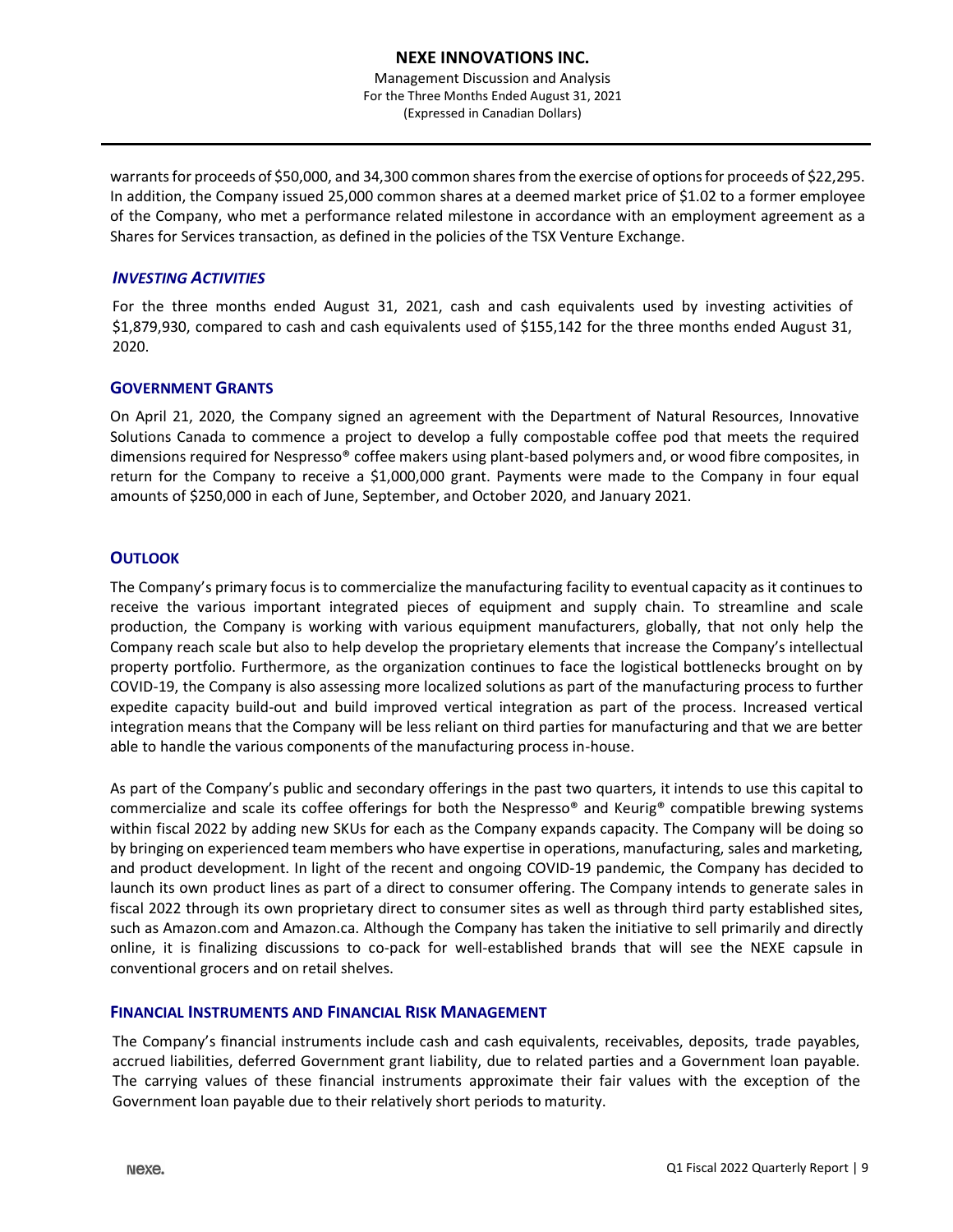Management Discussion and Analysis For the Three Months Ended August 31, 2021 (Expressed in Canadian Dollars)

The Company's risk management policies are established to identify and analyze the risks faced by the Company, to set appropriate risk limits and controls, and to monitor risks and adherence to market conditions and the Company's activities. The Company has exposure to credit risk, liquidity risk and market risk as a result of its use of financial instruments.

This note presents information about the Company's exposure to each of the above risks and the Company's objectives, policies, and processes for measuring and managing these risks. Further quantitative disclosures are included throughout these Financial Statements. The Board of Directors has overall responsibility for the establishment and oversight of the Company's risk management framework. The Board has implemented and monitors compliance with risk management policies.

## (a) Credit risk:

Credit risk is the risk of financial loss to the Company if a counterparty to a financial instrument fails to meet its contractual obligations. The Company's cash and cash equivalents, term deposits, and other receivables, are subject to credit risk for a maximum of the amount shown on the condensed interim consolidated statements of financial position. The Company limits its exposure to credit risk on cash and cash equivalents by depositing only with reputable financial institutions and limits its exposure to credit risk on other receivables by only working with large and well-funded organizations. However, the company has significant cash to finance its ongoing operations over the next 2 years.

#### (b) Liquidity risk:

Liquidity risk is the risk that the Company will not be able to meet its financial obligations as they fall due. The purpose of liquidity risk management is to maintain a sufficient amount of cash and cash equivalents to meet its liquidity requirements at any point in time. The Company uses cash to settle its financial obligations as they fall due.

The Company prepares annual expenditure budgets, which are regularly monitored and updated as considered necessary. To facilitate its expenditure program, the Company raises funds through financings and anticipates it will have adequate liquidity to fund its financial liabilities.

As at August 31, 2021, the Company's financial liabilities were comprised of trade and other payables, due to related parties, Government loan payable, and long-term lease liabilities, which have a maturity of less than one year and a loan payable, which is payable over five years that commenced on January 1, 2021. However, the company has significant cash to finance its ongoing operations over the next 2 years.

#### (c) Interest rate risk:

Interest rate risk is the risk that the fair value or the future cash flows of a financial instrument will fluctuate because of changesin market interest rates. The Company is only subject to interest rate risk on its cash and term deposits in the bank and there is unlikely to be a material impact on net income (loss) as the bank deposits are short term.

## (d) Foreign Exchange Rate Risk:

Foreign exchange risk is the risk that the Company's financial instruments will fluctuate in value as a result of movements in foreign exchange rates. The Company is not exposed to any significant foreign exchange rate risk.

## **OFF BALANCE SHEET ARRANGEMENTS**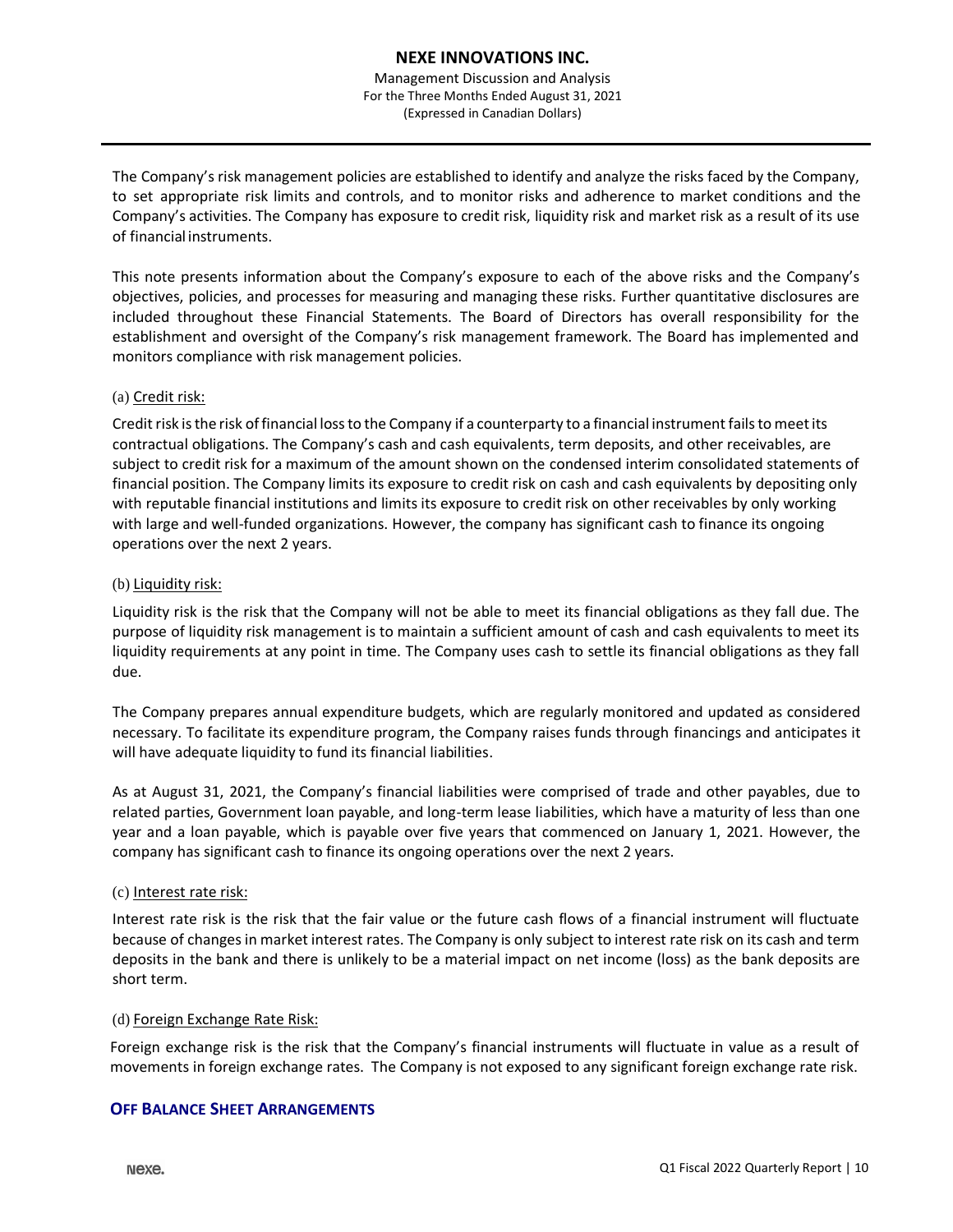As of the date of this MD&A, the Company had no off-balance sheet arrangements.

## **TRANSACTIONS WITH RELATED PARTIES**

The Company had the following related party transactions not otherwise disclosed in these condensed interim consolidated financial statements:

As at August 31, 2021, the Company had \$57,049 (May 31, 2021 - \$18,586) due to key management personnel regarding employment and consulting agreement commitments which were included in due to related parties.

#### *Key management compensation*

For the period ended August 31, 2021, key management compensation included salaries and benefits, and management fees, paid to key management personnel of \$235,906 (2020 - \$123,181) and share-based compensation of \$86,618 (2020 - \$34,434).

## **FUTURE ACCOUNTING STANDARDS**

A number of new standards, and amendments to standards and interpretations are not yet effective and have not been early adopted in preparing these Financial Statements. These new standards, and amendments to standards and interpretations are either not applicable or are not expected to have a significant impact on the Company's Financial Statements.

## **Critical Accounting Estimates**

Significant areas requiring the use of management estimates include the collectability of amounts receivable, balances of accrued liabilities, the fair value of financial instruments, the rates for depreciation of property and equipment, determination of estimates of deferred tax assets and liabilities, and the determination of variables used in the calculations of share-based payments. While management believes that these estimates are reasonable, actual results could differ from those estimates and could impact future results of operations and cash flows.

## **OTHER MD&A REQUIREMENTS**

## **Disclosure Controls and Procedures**

Management is responsible for the preparation and integrity of the Financial Statements and maintains appropriate information systems, procedures, and controls to ensure that information used internally and disclosed externally is complete and reliable. Management is also responsible for the design of the Company's internal controls over financial reporting in order to provide reasonable assurance regarding the reliability of financial reporting and the preparation of Financial Statements for external purposes in accordance with IFRS.

Readers are cautioned that the Company is not required to certify the design and evaluation of its disclosure controls and procedures and internal controls over financial reporting and has not completed such an evaluation. The inherent limitations on the ability of the Company's certifying officers to design and implement on a costeffective basis disclosure controls and procedures and internal controls over financial reporting for the Company may result in additional risks to the quality, reliability, transparency and timeliness of interim and annual filings and other reports provided under securities legislation.

In connection with National Instrument 52-109 (Certificate of Disclosure in Issuer's Annual and Interim Filings) ("NI 52- 109"), the Chief Executive Officer and Chief Financial Officer of the Company have filed a Venture Issuer Basic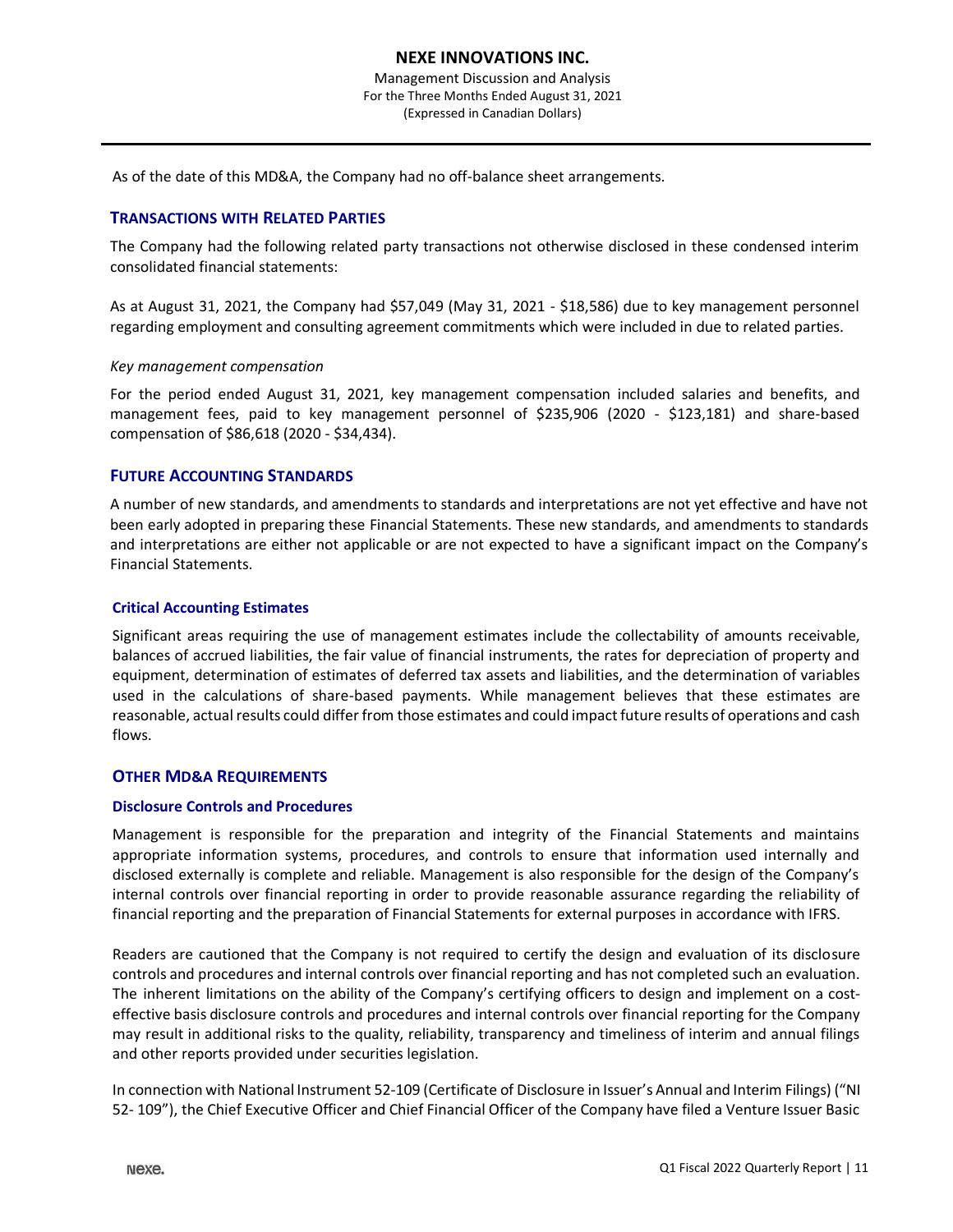Certificate with respect to the financial information contained in the Financial Statements for the three months ended August 31, 2021, and this accompanying MD&A (together, the "Filings").

In contrast to the full certificate under NI 52-109, the Venture Issuer Basic Certificate does not include representations relating to the establishment and maintenance of disclosure controls and procedures and internal control over financial reporting, as defined in NI 52-109. For further information, the reader should refer to the Venture Issuer Basic Certificates filed by the Company with its Filings on SEDAR at [www.sedar.com.](http://www.sedar.com/)

## **RISKS AND UNCERTAINTIES**

The following are certain factors relating to the business of the Company. If any such risks actually occur, the financial condition, liquidity, and results of operations of the Company could be materially adversely affected and the ability of the Company to implement its growth plans could be adversely affected. The Company will face a number of challenges in the development of its business.

Prospects for companies in the technology industry generally may be regarded as uncertain given the nature of the industry and, accordingly, investments in technology companies should be regarded as highly speculative. Technology research and development involves a significant degree of risk. An investor should carefully consider the risks and uncertainties described below. The risks and uncertainties described below are not an exhaustive list. Additional risks and uncertainties not presently known to NEXE or that NEXE believes to be immaterial may also adversely affect NEXE's business. If any one or more of the following risks occur, the Company's business, financial condition and results of operations could be seriously harmed. Further, if the Company fails to meet the expectations of the public market in any given period, the market price of the Company's shares could decline.

If any such risks actually occur, shareholders could lose all or part of their investment and the financial condition, liquidity, and results of operations of the Company could be materially adversely affected and the ability of the Company to implement its growth plans could be adversely affected. Potential investors should consult with their professional advisors to assess an investment in the Company.

The risks and uncertainties described in this section are not inclusive of all the risks and uncertainties to which the Company may be subject.

## **Risks Related to Regulation by Governmental Authorities**

The activities of the Company may be subject to regulation by governmental authorities wherever its business is conducted. Achievement of the Company's business objectives are contingent, in part, upon compliance with regulatory requirements enacted by these governmental authorities and obtaining all regulatory approvals. The Company cannot predict the time required to secure all appropriate regulatory approvals for its products, or the extent of testing and documentation that may be required by governmental authorities. Any delays in obtaining, or failure to obtain regulatory approvals could have a material adverse effect on the business, results of operations and financial condition of the Company.

The business of the Company is subject to rapid regulatory changes. Failure to keep up with such changes may adversely affect the business of the Company. Failure to follow regulatory requirements will have a detrimental impact on the business. Timing and nature of changes in legislation cannot be predicted and could irreparably harm the business.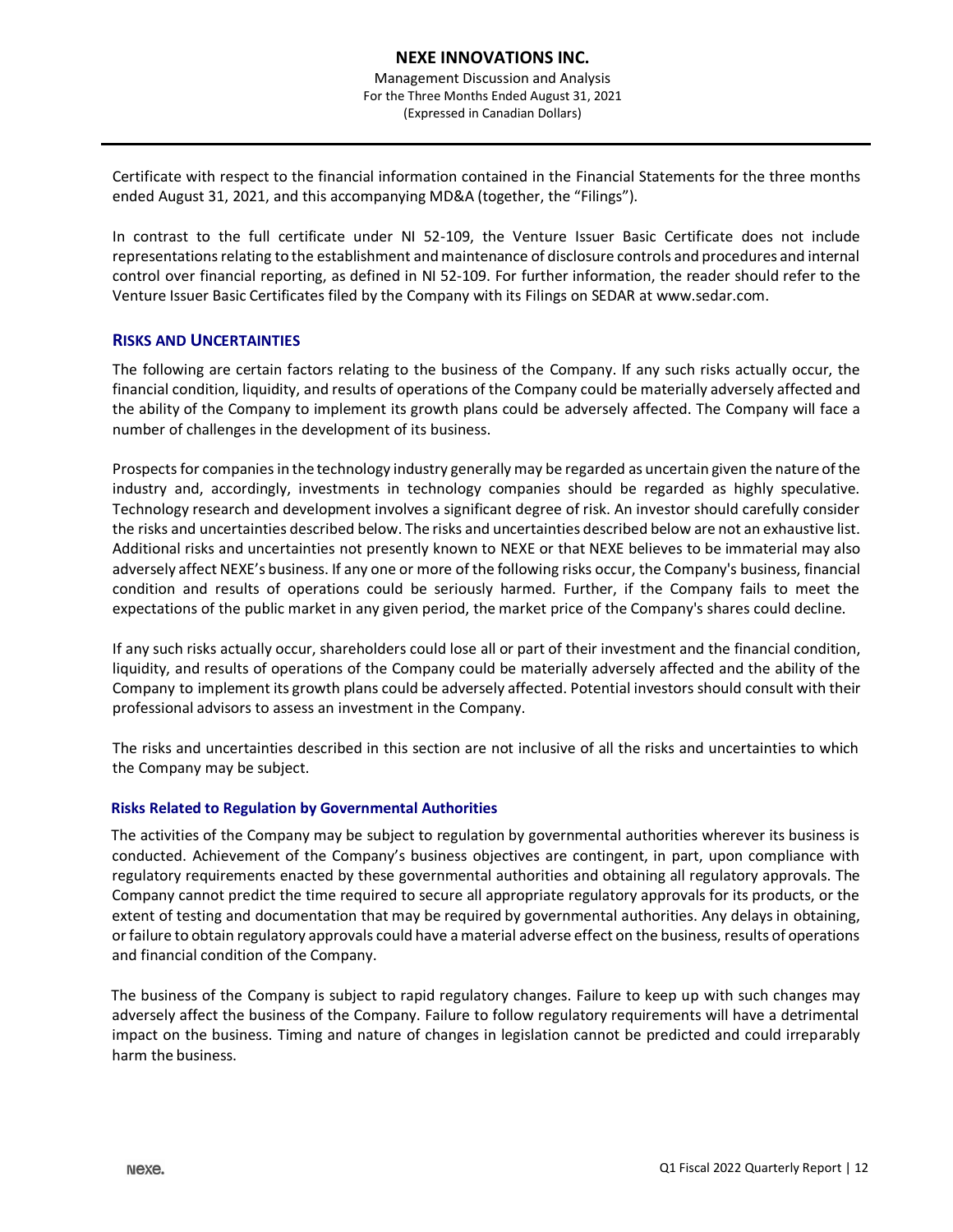## **Risks Related to Protection of Intellectual Property Rights**

The future success of the Company's business is dependent upon the intellectual property rights surrounding the technology, including trade secrets, know-how and continuing technological innovation. Although the Company willseek to protect its proprietary rights through trademark registrations and patent applications, its actions may be inadequate to protect any proprietary rights or to prevent others from claiming violations of their proprietary rights. There can be no assurance that other companies are not investigating or developing other technologies that are similar to the technology.

## **Risks Related to Competition**

To remain competitive, the Company will require a continued elevated level of investment in research and development, marketing, sales, and client support.

The Company believes that its ability to compete effectively depends upon many factors both within and beyond the Company's control, including:

- the usefulness, ease of use, performance, and reliability of the Company's products and services compared to its competitors;
- customer service and support efforts;
- marketing and selling efforts;
- the Company's financial condition and results of operations;
- changes mandated by legislation, regulatory authorities, or litigation, some of which may have a disproportionate effect on the Company;
- acquisitions or consolidation within the Company's industry, which may result in more formidable competitors;
- the Company's ability to attract, retain, and motivate talented employees and consultants;
- the Company's ability to cost-effectively manage and grow its operations; and
- the Company's reputation and brand strength relative to that of its competitors.

## **Risks Related to Management of Growth**

The Company may in the future, experience rapid growth and development in a relatively brief period of time by aggressively marketing its products and services. The ability of the Company to manage growth effectively will require it to continue to implement and improve its operational and financial systems and to expand, train and manage its employee base.

## **Risks Related to Conflicts of Interest**

The Company's directors and officers may serve as directors or officers, or may be associated with, other reporting companies, or have significant shareholdings in other public companies. To the extent that such other companies may participate in business or asset acquisitions, dispositions, or ventures in which the Company may participate, the directors and officers of the Company may have a conflict of interest in negotiating and concluding terms respecting a transaction. If a conflict of interest arises, the Company will follow the provisions of the Business Corporations Act (BC) ("Corporations Act") dealing with any conflict of interest. These provisions state that where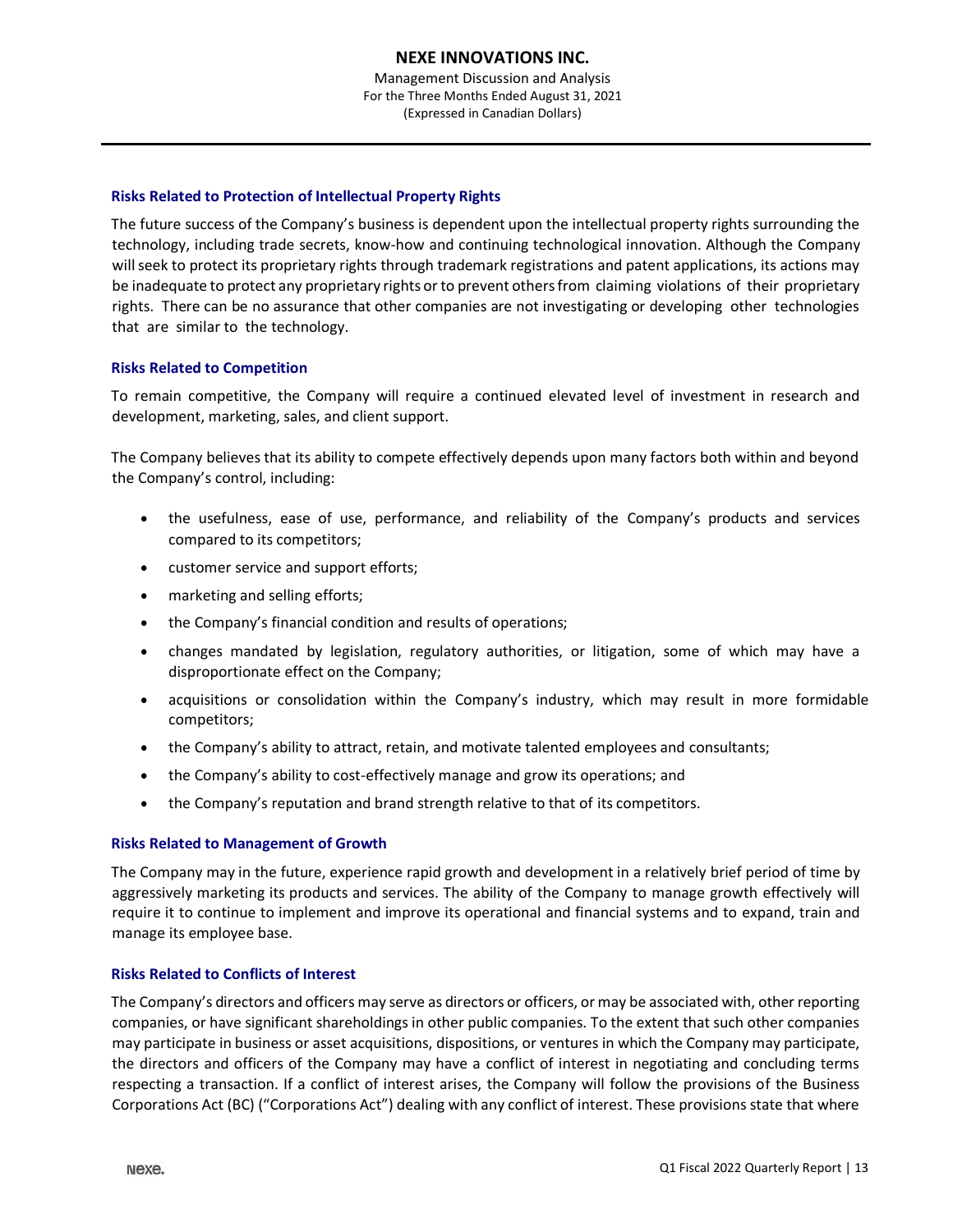a director has such a conflict, that director must, at a meeting of the Company's directors, disclose his or her interest and refrain from voting on the matter, unless otherwise permitted by the Corporations Act. In accordance with the laws of the Province of British Columbia, the directors and officers of the Company are required to act honestly, in good faith and in the best interests of the Company.

## **The Research and Development of the Single-Serve Beverage Pods has Required and will Continue to Require a Significant Investment and Commitment of Resources, is Subjectto Numerous Risks and Uncertainties**

NEXE has invested and expects to continue to invest in the research and development of its NEXE Pod technology.

## **Continued Innovation and the Successful Development and Timely Launch of New Platforms, Products and Product Extensions are Critical to the Company's Financial Results and Achievement of its Growth Strategy**

The Company's financial results and its ability to maintain or improve its competitive position will depend on its ability to effectively gauge the direction of its key marketplaces and successfully identify, develop, manufacture, market and sell new or improved products in these changing marketplaces. As the Company and its industry evolve, the Company expects to face new challenges with respect to the introduction of innovative products and the changing competitive landscape within the single-serve category and the beverage industry. These challenges can occur at various stages, including design, supply chain and sales cycle.

## **Future Financial Results are Difficult to Predict, and Failure to Meet Market Expectations for the Company's Financial Performance or its Publicly Announced Guidance May Cause the Price of its Securities to Decline**

The Company's public forecasts regarding the expected performance of the business and future operating results are forward-looking statements subject to risks and uncertainties, including the risks and uncertainties described in other public statements, and necessarily reflect current assumptions and judgments that may prove incorrect. As a result, there can be no assurance that the Company's performance will be consistent with any public forecasts or that any variation from such forecasts will not be material and adverse.

## **Product Safety and Quality Concerns could Negatively Affect the Company's Business**

The Company's success depends in part on its ability to maintain consumer confidence in the safety and quality of all of its products. Product safety or quality issues, or mislabeling, actual or perceived, or allegations of product contamination or quality or safety issues, even when false or unfounded, could subject the Company to product liability and consumer claims, negative publicity, a loss of consumer confidence and trust, may require the Company from time to time to conduct costly recalls from some or all of the channels in which the affected product was distributed, could damage the goodwill associated with its brands, and may cause consumers to choose other products. Such issues could result in the destruction of product inventory, lost sales due to the unavailability of product for a period of time, and higher than anticipated rates of warranty returns and other returns of goods, all of which could cause the Company's business to suffer and affect its results of operations.

## **The Company's Long Term Purchase Commitments for Certain Strategic Materials Critical for the Manufacture of Pods could Impair its Ability to be Flexible in its Business Without Penalty**

In order to ensure a continuous supply of high-quality materials, some of the Company's inventory purchase obligations may create long-term purchase commitments for certain strategic materials critical for the manufacture of pods. The timing of these may not always coincide with the period in which the Company needs the supplies to fulfill customer demand. This could lead to higher and more variable inventory levels and/or higher material costs.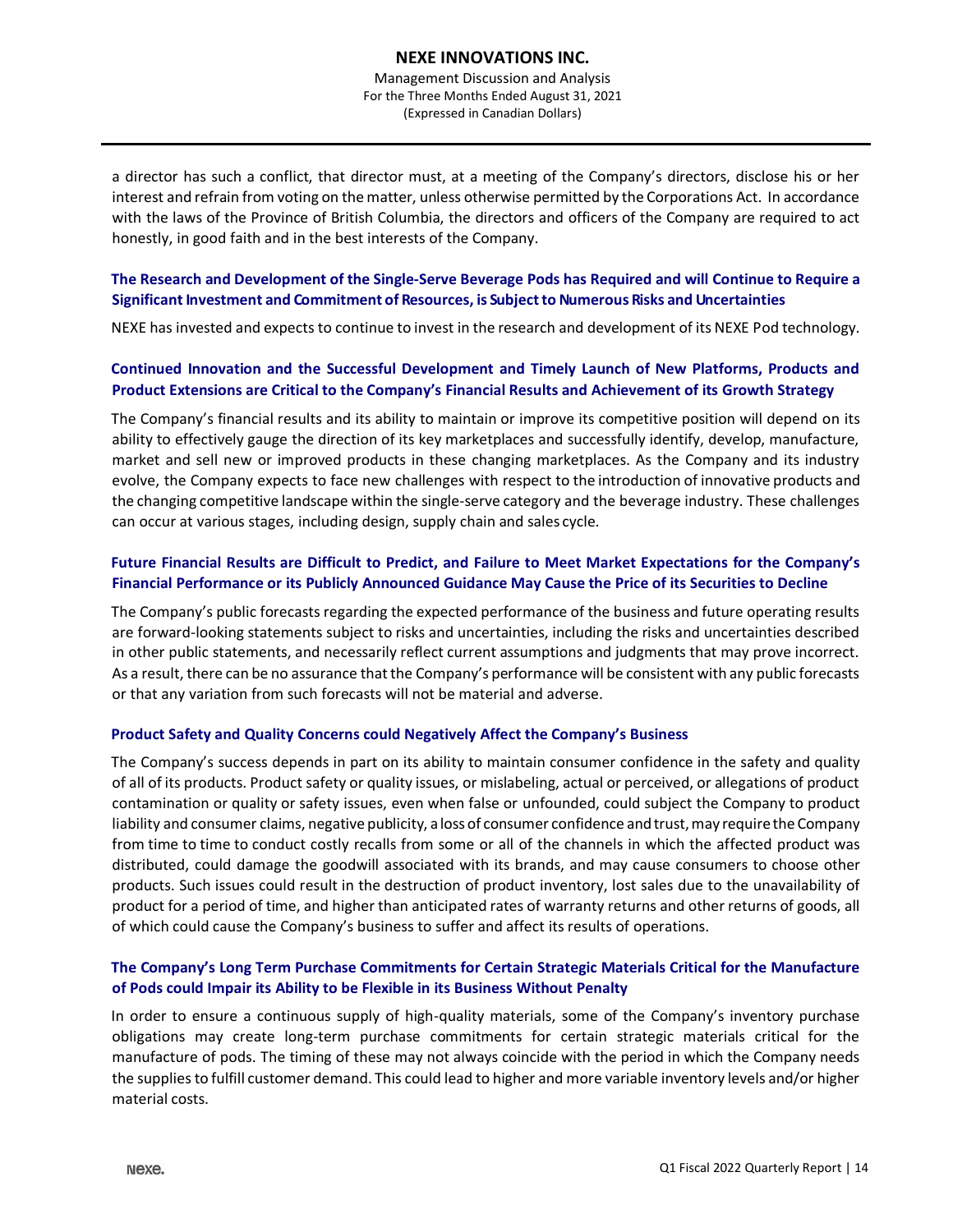## **Risk Related to Technological Obsolescence and Difficulty in Obtaining Equipment**

To remain competitive, the Company will continue to invest in equipment at its facilities required for maintaining the Company's activities. Should competitors introduce new technologies, the Company recognizes its equipment, and its underlying technology may become obsolete and require substantial capital to replace such equipment, which could adversely affect an investment in the Company.

## **Risks Related to Insurance of the Company's Operations**

The Company maintains insurance coverage including directors' and officers' insurance and commercial insurance covering the facility and the equipment within the facility. The occurrence of an event that is not covered or fully covered by insurance could have a material adverse effect on the Company. While the Company believes its insurance coverage will address all material risks to which it is exposed and could be adequate and customary in its current state of operations, such insurance will be subject to coverage limits and exclusions and may not be available for the risks and hazards to which the Company is exposed.

In addition, no assurance can be given that such insurance will be adequate to cover the Company's liabilities or will be generally available in the future or, if available, that premiums will be commercially justifiable. If the Company were to incur substantial liability and such damages were not covered by insurance or were in excess of policy limits, or if the Company were to incur such liability at a time when it is not able to obtain liability insurance, its business, results of operations and financial condition could be materially adversely affected.

## **Risks Related to Product Development and Technology Change**

The Company's success could be seriously affected by a competitor's ability to develop and market technologies that compete with the Company's technologies. To remain competitive, the Company must continue to enhance and improve the responsiveness, functionality and features of its technology. The single-serve beverage industry is characterized by rapid technological change, changes in user and customer requirements and preferences, frequent new product and service introductions embodying new technologies and the emergence of new industry standards and practices that could render the Company's existing operations and proprietary technology and systems obsolete.

## **Risks Related to Slow Acceptance of Products**

The marketplace may be slow to accept or understand the significance of the Company's technology due to its unique nature and the competitive landscape. If the Company is unable to promote, market and sell its products and secure relationships with partners and purchasers, the Company's business and financial condition will be adversely affected, which could adversely affect an investment in the Company.

## **Company has an Evolving Business Model and thus its Services and Products could Change**

To stay current with the industry, the Company's business model may need to evolve as well. From time to time, it may modify aspects of the Company's business model relating to Company's product mix and service offerings. The Company cannot offer any assurance that these or any other modifications will be successful or will not result in harm to the business. The Company may not be able to manage growth effectively, which could damage the Company's reputation, limit the Company's growth, and negatively affect its operating results.

## If the Company's Revenue is Primarily Derived from a Limited Number of Customers, the Loss of such Customer **could have an Adverse Impact on the Company**

Although the Company intends to seek a broad base of customers, if the Company's revenue is concentrated in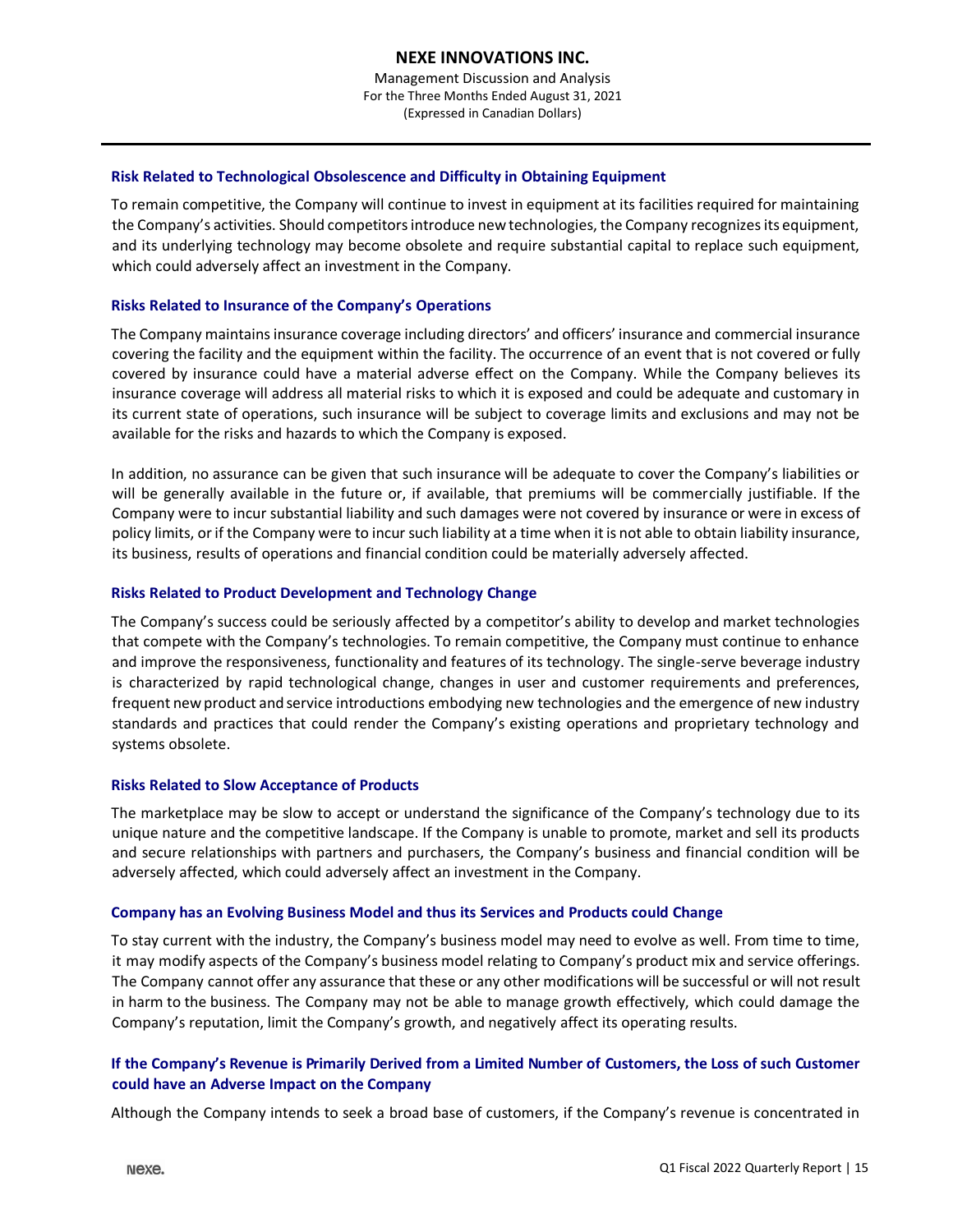one or a few larger customers, and such customers become dissatisfied with the Company's products and services, or the Company's pricing, or ceases to do business with the Company for any other reason, the operating results of the Company would be negatively and substantially impacted.

## **Interruptions or Delays in Service from the Company's Facilities could Impair the Delivery of the Company's Services and Harm its Business**

The facilities may be vulnerable to damage or interruption due to floods, fires, power loss, telecommunications failures, and similar events. The facilities may also be subject to destruction, break-ins, sabotage, intentional acts of vandalism and similar misconduct. Any damage to, or failure of, the Company's systems generally could result in stoppage interruptions in its service. Interruptions in its service may reduce its revenue, cause the Company to issue credits, or pay penalties, cause customers to terminate their contracts and adversely affect the Company's renewal rate and its ability to attract new customers.

The Company's business will also be harmed if its customers and potential customers believe the Company's service and products are unreliable. Despite precautions taken such as disaster recovery plans at these facilities, the occurrence of a natural disaster, an act of terrorism, a decision to close the facilities without adequate notice or other unanticipated problems at these facilities could result in lengthy interruptions in the Company's services. Even with the disaster recovery arrangements and precautions taken at its facilities, the Company's services could be interrupted. Further, as the Company continues to grow and scale its business to meet the needs of its customers, additional burdens may be placed on its facilities. These interruptions, stoppages and burdens could adversely affect an investment in the Company.

## The Company Depends on Highly Skilled Personnel to Grow and Operate its Business, and if the Company is **Unable to Hire, Retain and Motivate its Personnel, the Company may not be able to Grow Effectively**

The Company's future success will depend upon its continued ability to identify, hire, develop, motivate, and retain highly skilled personnel, including senior management, engineers, designers, product managers, sales representatives, and customer support representatives. The Company's ability to execute efficiently is dependent upon contributions from its employees, including its senior management team. In addition, there may occasionally be changes in the Company's senior management team that may be disruptive to its business. If the Company's senior management team, including any new hires that the Company may make, fails to work together effectively and to execute on its plans and strategies on a timely basis, its business could be harmed.

The Company's growth strategy also depends on its ability to expand its organization with highly skilled personnel. Identifying, recruiting, training, and integrating qualified individuals will require significant time, expense, and attention. In addition to hiring new employees, the Company must continue to focus on retaining its best employees. The Company may need to investsignificant additional amounts of cash and equity to attract and retain new employees, and the Company may never realize returns on these investments. If the Company is not able to effectively add and retain employees, its ability to achieve its strategic objectives could be adversely impacted, and its business could be harmed.

## **If the Company is Unable to Maintain and Promote its Brand, its Business and Operating Results may be Harmed**

The Company believes that maintaining and promoting its brand is critical to expanding its customer base. Maintaining and promoting its brand will depend largely on its ability to continue to provide useful, reliable, and innovative services, which the Company may not do successfully. The Company may introduce new features, products, services, or terms of service that its customers do not like, which may negatively affect its brand and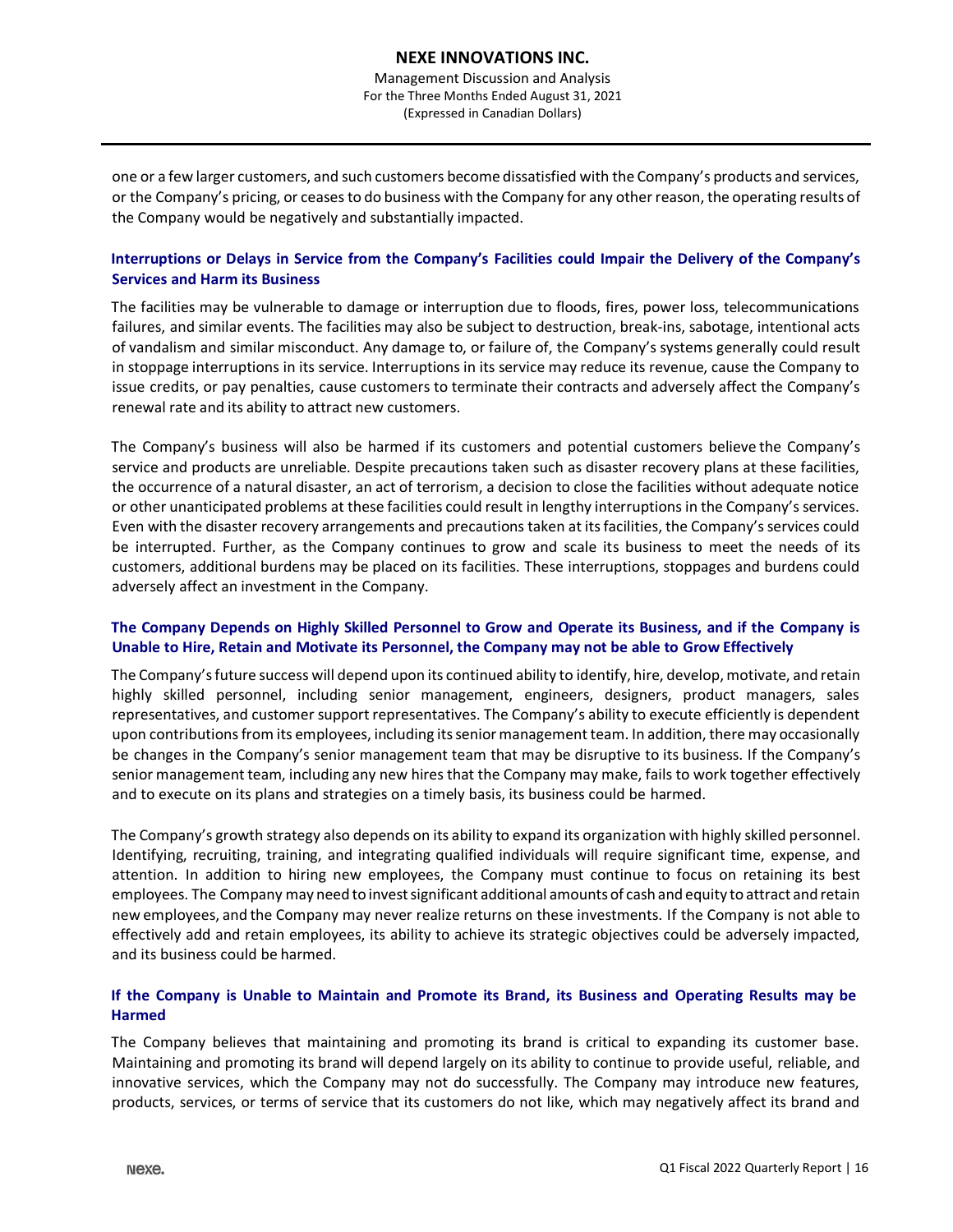reputation. Maintaining and enhancing the Company's brand may require it to make substantial investments, and these investments may not achieve the desired goals. If the Company fails to successfully promote and maintain its brand or if the Company incurs excessive expenses in this effort, its business and operating results could be adversely affected.

## **Risks Associated with Acquisitions**

If appropriate opportunities present themselves, the Company intends to acquire businesses, technologies, services, or products that the Company believes are strategic. There can be no assurance that the Company will be able to identify, negotiate or finance future acquisitions successfully, or to integrate such acquisitions with its current business. The process of integrating an acquired business, technology, service, or product into the Company may result in unforeseen operating difficulties and expenditures and may absorb significant management attention that would otherwise be available for ongoing development of the Company's business. Future acquisitions could result in potentially dilutive issuances of equity securities, the incurrence of debt, contingent liabilities and/or amortization expenses related to goodwill and other intangible assets, which could materially adversely affect the Company's business, results of operations and financial condition. Any such future acquisitions of other businesses, technologies, services, or products might require the Company to obtain additional equity or debt financing, which might not be available on terms favourable to the Company, or at all, and such financing, if available, might be dilutive.

The Company in the future may invest, in new business strategies, acquisitions and/or joint ventures. New ventures are inherently risky and may not be successful. In evaluating such endeavours, the Company is required to make difficult judgments regarding the value of business strategies, opportunities, technologies and other assets, and the risks and cost of potential liabilities. Furthermore, acquisitions and investments involve certain other risks and uncertainties, including the risks involved with entering new competitive categories or regions, the difficulty in integrating newly-acquired businesses, the challenges in achieving strategic objectives and other benefits expected from acquisitions, investments or joint ventures, the diversion of the Company's attention and resources from its operations and other initiatives, the potential impairment of acquired assets and liabilities, the performance of underlying products, capabilities or technologies and the potential loss of key employees and customers of the acquired businesses.

## **The Expansion or Development of the Business, including through Acquisitions, Increased Product Offerings or Other Strategic Growth Opportunities, may cause Disruptions in the Company's Business, which may have an Adverse Effect on the Company's Business, Operations, or Financial Results**

The Company may seek to expand and develop its business, including through acquisitions, increased product offerings, or other strategic growth opportunities. In the ordinary course of business, the Company may review, analyze, and evaluate various potential transactions or other activities in which it may engage. Such transactions or activities could cause disruptions in, increase risk, or otherwise negatively impact its business. Among other things, such transactions and activities may:

- disrupt the Company's business relationships with its customers, depending on the nature of or counterparty to such transactions and activities;
- direct the time or attention of management away from other business operations;
- fail to achieve revenue or margin targets, operational synergies, or other benefits contemplated;
- increase operational risk or volatility in the Company's business; and/or
- result in current or prospective employees experiencing uncertainty about their future roles with the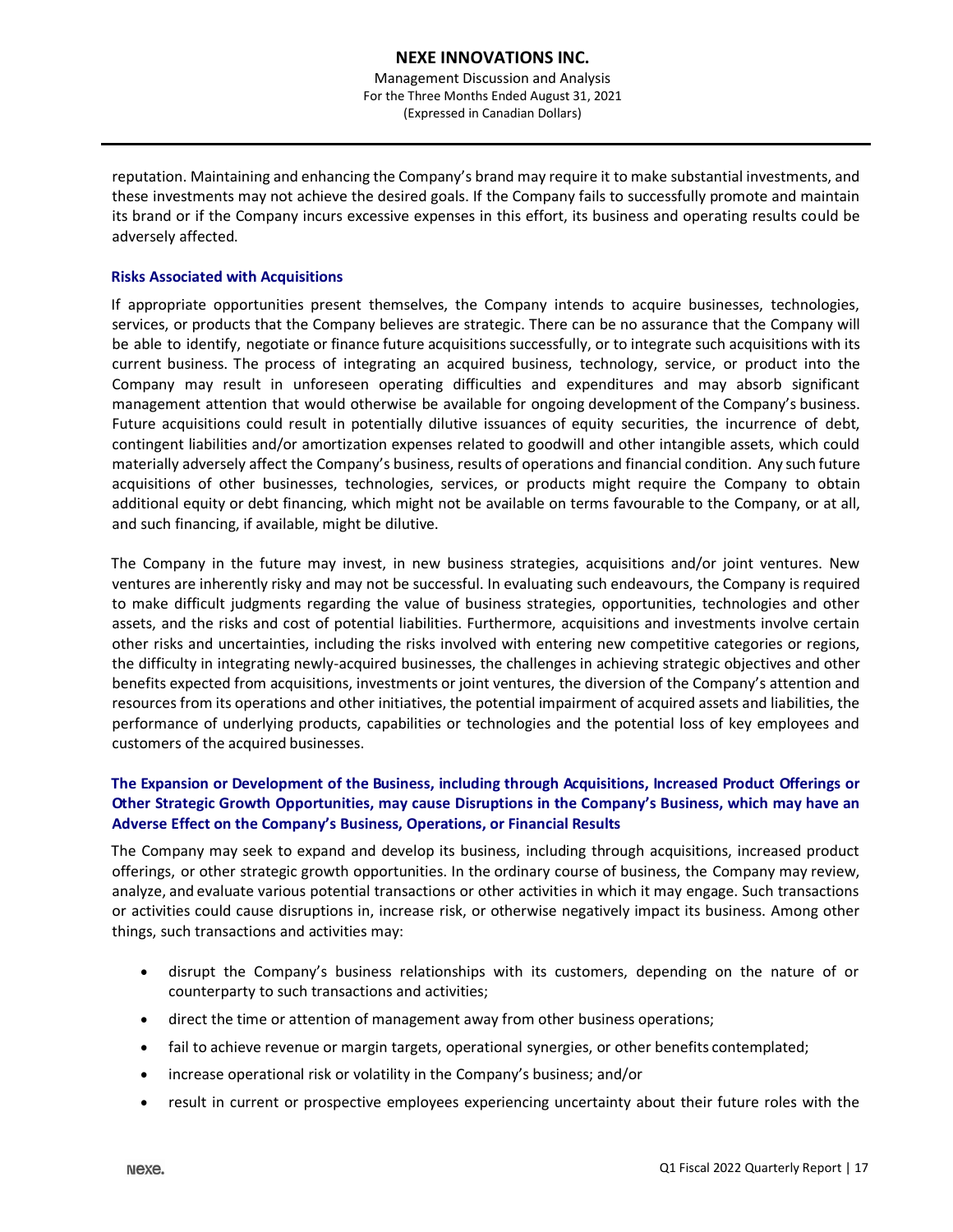Company, which might adversely affect the Company's ability to retain or attract key managers or other employees.

## **The Company may be Vulnerable to Security Breaches that could Adversely Affect its Operations, Business, Operations, and Reputation**

The Company's infrastructure may be vulnerable to damage, disruptions, or shutdowns due to unauthorized access, computer viruses, cyber-attacks, and other security breaches. An attack attempt or security breach could potentially result in interruption or cessation of certain of the Company's services to its customers or the Company's inability to meet expected levels of service. The Company cannot guarantee that its security measures will not be circumvented, resulting in production interruptions and have a material adverse effect on its business, financial condition, or operational results.

The Company may be required to expend significant resources to protect against or recover from such threats. If an actual or perceived breach of its security occurs, the market perception of the effectiveness of its security measures could be harmed, and the Company could lose customers. Furthermore, the perpetrators of cyberattacks are not restricted to particular groups or persons. These attacks may be committed by the Company's employees, contractors or external individuals or organizations operating from any geography. Any such events could result in legal claims or penalties, disruption in operations, misappropriation of sensitive data, damage to the Company's reputation, negative market perception, or costly response measures, which could adversely affect its business.

## **Additional Financing Requirements and Access to Capital**

The Company may require additional funds for further research and development, sales and marketing, operations, working capital, and general corporate purposes. The Company may attempt to raise additional funds for these purposes through public or private equity or debt financing, collaborations with other companies, government grants and/or from other sources. There can be no assurance that additional funding or partnership will be available on terms acceptable to the Company. If additional funds are raised through further issuances of equity or convertible debt securities, existing shareholders could suffer significant dilution, and any new equity securities issued could have rights, preferences, and privileges superior to those of holders of Company shares.

Any debt financing secured in the future could involve restrictive covenants relating to capital raising activities and other financial and operational matters, which may make it more difficult for the Company to obtain additional capital or to pursue business opportunities, including potential acquisitions. If adequate funds are not obtained, the Company may be required to reduce, curtail, or discontinue operations.

## **Product Recalls and/or Product Liability may Adversely Impact the Company**

The Company will be subject to regulation by a variety of regulatory authorities. In the event that the Company, does not adhere to product safety requirements or its quality control standards, it might not identify a deficiency before its ships its products to customers. The failure to produce products that adhere to the Company's quality control standards could damage its reputation and brands and lead to customer litigation against the Company and the Company may be required to remove or recall those products at a substantial cost. The Company may be unable to recover costs related to product recalls.

## The Company's Business will be Highly Dependent on Sales of Coffee, and if Demand for Coffee Decreases, its **Business would Suffer**

Because the Company is highly dependent on consumer demand for coffee, a shift in consumer preferences away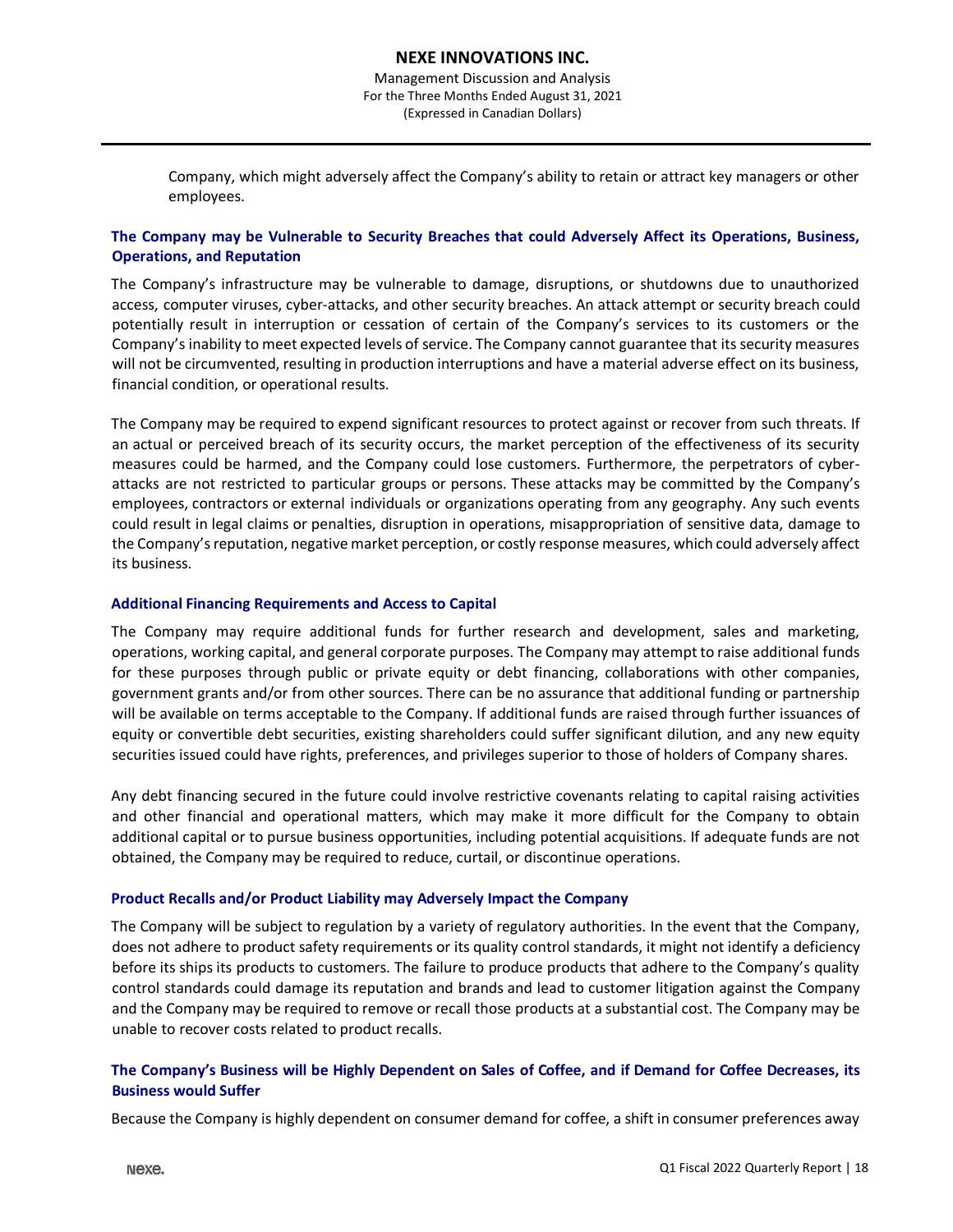Management Discussion and Analysis For the Three Months Ended August 31, 2021 (Expressed in Canadian Dollars)

from coffee or its product offerings would harm the business more than if it had more diversified product offerings. If customer demand for coffee decreases, its sales would decrease, and the Company would be materially adversely affected.

Future revenues are dependent on demand for coffee. Demand for coffee and demand for single cup brewing systems is affected by many factors, including:

- Changes in consumer tastes and preferences;
- Changes in consumer lifestyles;
- National, regional, and local economic conditions;
- Perceptions or concerns about the environmental impact of the products;
- Demographic trends; and
- Perceived or actual health benefits or risks.

## **Risks Related to Volatility of Share Price, Absence of Dividends and Fluctuation of Operating Results**

Market prices for the securities of technology companies have historically been highly volatile. Factors such as fluctuation of the Company's operating results, announcements of technological innovations, patents or new commercial products by the Company or competitors, and other factors could have a significant effect on the share price or trading volumes for the Company shares. The Company has not paid dividends to date and the Company does not expect to pay dividendsin the near future.

#### **Risks Related to No Assurance of an Active Trading Market**

There can be no assurances that an active trading market in the Company shares on the Exchange will be sustained.

## **Risks Related to Equity Dilution to Shareholders**

The issuance of any equity securities could, and the issuance of any additional shares will, cause the Company's existing shareholders to experience dilution of their ownership interests.

Any additional issuance of shares or a decision to acquire other businesses through the sale of equity securities may dilute investors' interests, and investors may suffer dilution in their net book value per share depending on the price at which such securities are sold. Such issuance may cause a reduction in the proportionate ownership and voting power of all other shareholders. The dilution may result in a decline in the price of the Company's shares.

#### **Risks Related to Value of Securities**

The value of the Company's shares may be reduced for a number of reasons, many of which are outside the control of the Company, including:

- general economic and political conditions in Canada, the United States and globally;
- governmental regulation of the beverage industry including coffee pods;
- failure to achieve desired outcomes by the Company;
- failure to obtain industry partner and other third-party consents and approvals, when required;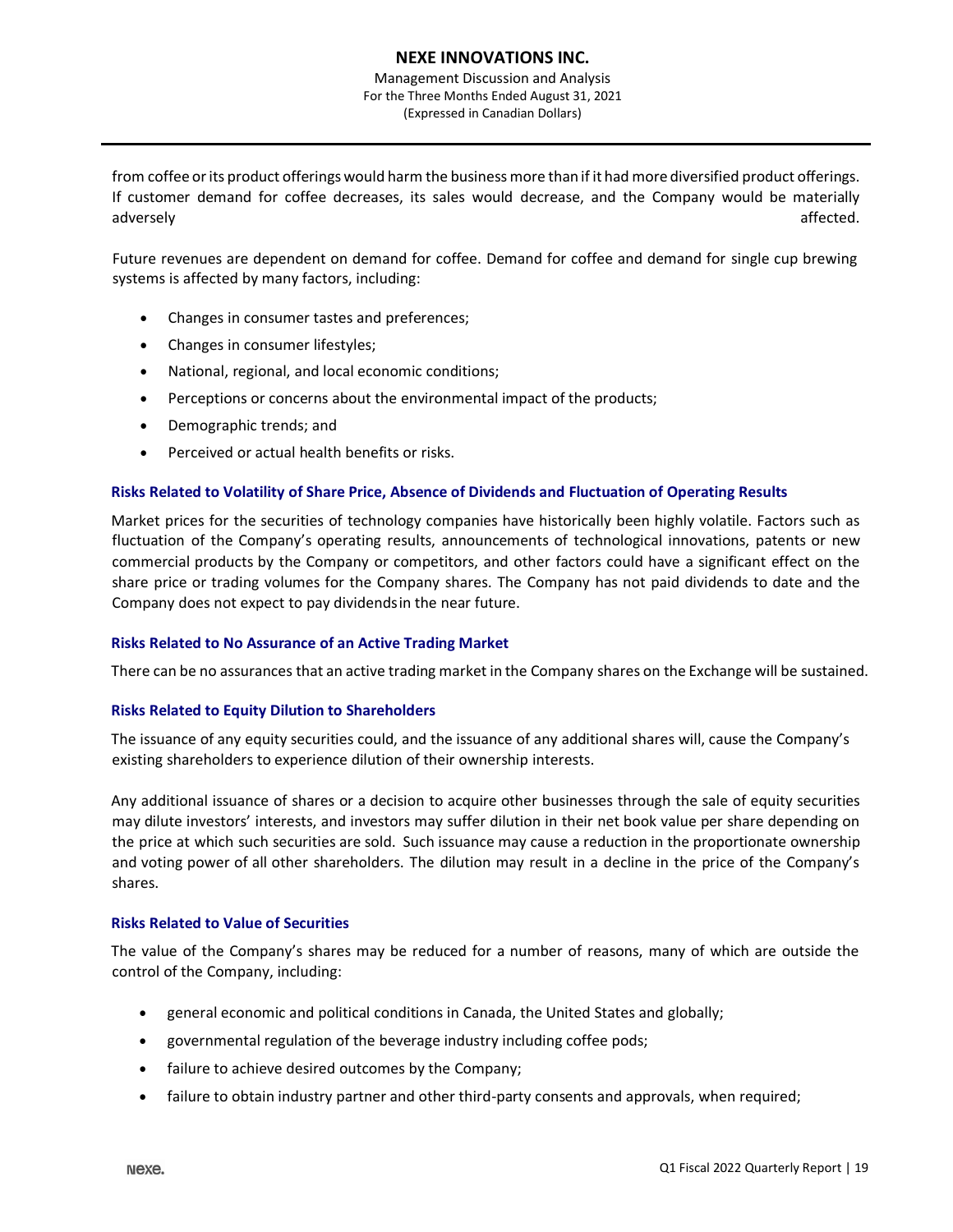- stock market volatility and market conditions;
- competition for, among other things, capital, and skilled personnel;
- the need to obtain required approvals from regulatory authorities;
- revenue and operating results failing to meet expectations in any particular period;
- investor perception of the beverage, coffee, and single-serve coffee industries;
- limited trading volume of the Company's shares;
- announcements relating to the Company's business or the businesses of the Company's competitors; and
- the Company's ability or inability to raise additional funds.

## **Risks Related to Use of Proceeds**

Although the Company has set out its intended use of proceeds in this MD&A, these intended uses are estimates only and subject to change. While management does not contemplate any material variation, management does retain broad discretion in the application of such proceeds. The failure by the Company to apply these funds effectively could have a material adverse effect on the Issuer's business, including the Company's ability to achieve its stated business objectives.

## **Risks Related to Global Economic and Financial Deterioration Impeding Access to Capital or Increasing the Cost of Capital**

Market events and conditions, including disruption in the Canadian, U.S. and international financial markets and other financial systems and the deterioration of Canadian, U.S. and global economic and financial market conditions, could, among other things, impact currency trading and impede access to capital or increase the cost of capital, which would have an adverse effect on the Company's ability to fund its working capital and other capital requirements. Current and future conditions in the domestic and global economies remain uncertain. As a result, it is difficult to estimate the level of growth or contraction for the economy as a whole. It is even more difficult to estimate growth or contraction in various parts, sectors, and regions of the economy, including the market area in which the Company will participate.

## **Risks Related to Litigation**

The Company and/or its directors and officers may be subject to a variety of civil or other legal proceedings, with or without merit. From time to time in the ordinary course of its business, the Company may become involved in various legal proceedings, including commercial, employment and other litigation and claims, as well as governmental and other regulatory investigations and proceedings. Such matters can be time-consuming, divert management's attention and resources and cause the Company to incur significant expenses. Furthermore, because litigation is inherently unpredictable, the results of any such actions may have a material adverse effect on the Company's business, operating results, or financial condition.

## **Risks Related to Reporting Issuer Status**

As a reporting issuer, the Company will be subject to reporting requirements under applicable securities law and stock exchange policies. Compliance with these requirements will increase legal and financial compliance costs, make some activities more difficult, time consuming or costly, and increase demand on existing systems and resources. Among other things, the Company will be required to file annual, quarterly, and current reports with respect to its business and results of operations and maintain effective disclosure controls and procedures and internal controls over financial reporting. In order to maintain and, if required, improve disclosure controls and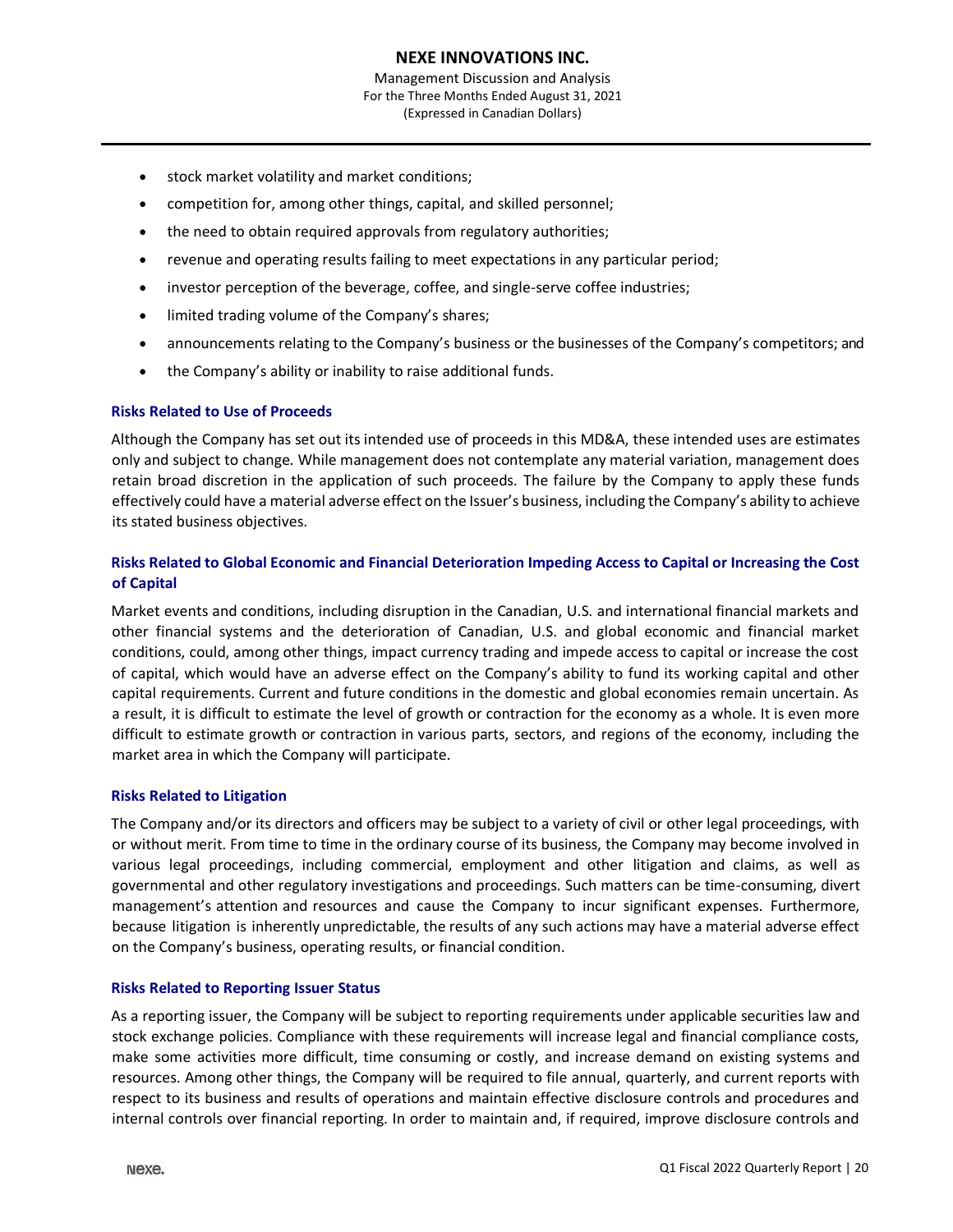Management Discussion and Analysis For the Three Months Ended August 31, 2021 (Expressed in Canadian Dollars)

procedures and internal controls over financial reporting to meet this standard, significant resources and management oversight may be required. As a result, management's attention may be diverted from other business concerns, which could harm the Company's business and results of operations. The Company may need to hire additional employees to comply with these requirements in the future, which would increase its costs and expenses.

Management of the Company expects that being a reporting issuer will make it more expensive to maintain director and officer liability insurance. This factor could also make it more difficult for the Company to retain qualified directors and executive officers.

## **Economic Environment and Global Economic Risk**

The Company's operations could be affected by the economic context should the unemployment level, interest rates or inflation reach levels that influence consumer trends and consequently, impact the Company's sales and profitability.

Any economic slowdown and downturn of global capital markets could make the raising of capital by equity or debt financing more difficult. Access to financing has been negatively impacted by the ongoing global economic risks. These factors may impact the Company's ability to raise equity or obtain loans and other credit facilities in the future and on terms favourable to the Company. If uncertain market conditions persist, the Company's ability to raise capital could be jeopardized, which could have an adverse impact on the Company's operations and the trading price of the Company's shares on the stock exchange.

## **Climate Change may have a Long-Term Adverse Impact on the Company's Business and Results of Operations**

There isincreasing concern that a gradual increase in global average temperatures due to increased concentration of carbon dioxide and other greenhouse gasesin the atmosphere will cause significant changesin weather patterns around the globe and an increase in the frequency and severity of natural disasters. Decreased agricultural productivity in certain regions of the world as a result of changing weather patterns may limit availability or increase the cost of key agricultural commodities, such as coffee, which are important sources of ingredients for the Company's business and products and could impact the food security of communities around the world. Increased frequency or duration of extreme weather conditions could also impair production capabilities, disrupt the Company's supply chain, or impact demand for its products. As a result, the effects of climate change could have a long-term adverse impact on the business and results of operations.

## **Business Interruptions Resulting from the COVID-19 Outbreak or Similar Public Health Crises Could Cause a Disruption to the Development and Distribution of Products and Adversely Impact Business**

Public health crises such as pandemics or similar outbreaks could adversely impact the Company's business. In December 2019, a novel strain of a virus named SARS-CoV-2 (severe acute respiratory syndrome coronavirus 2), or coronavirus, surfaced in Wuhan, China and has reached multiple other regions and countries, including Surrey, British Columbia, Canada where NEXE's primary office and facility is located. The coronavirus pandemic is evolving, and to date has led to the implementation of various responses, including government-imposed quarantines, travel restrictions and other public health safety measures. The extent to which the coronavirus impacts the demand for the Company's products and the Company's operations or those of third-party partners, will depend on future developments, which are highly uncertain and cannot be predicted with confidence, including the duration of the outbreak, new information that will emerge concerning the severity of the coronavirus and the actions to contain the coronavirus or treat its impact, among others.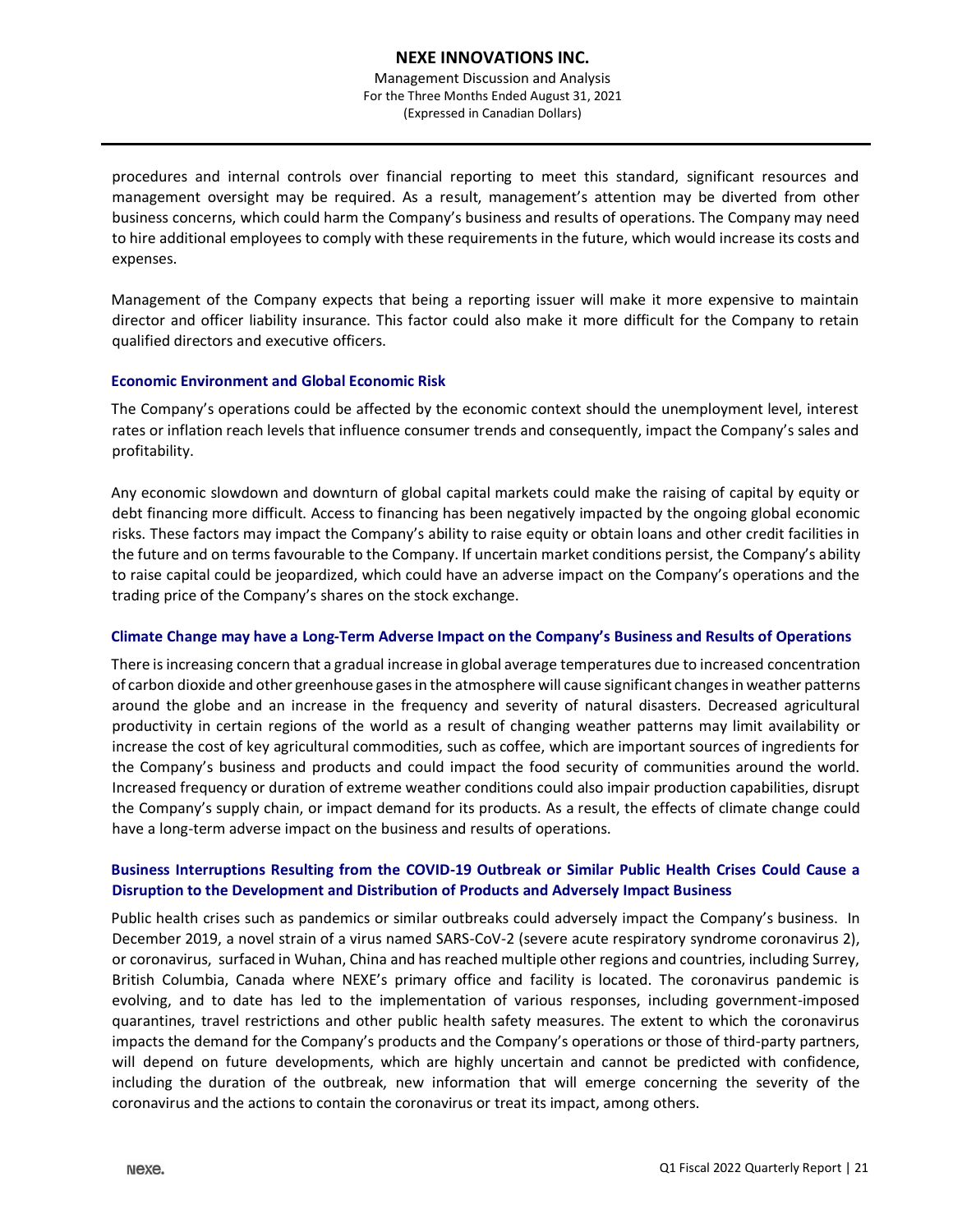The continued spread of COVID-19 globally could adversely impact the Company's product distribution, business relationships and sales, both locally and internationally. COVID-19 may also affect the Company's management personnel and employees as well as employees of third parties located in affected geographies that it relies upon.

#### **Currency Risk Exposures**

The Company may have financial risk exposure to varying degrees relating to the currency risk and volatility of each of the countries where it operates.

#### **CAUTIONARY NOTE REGARDING FORWARD-LOOKING INFORMATION**

This MD&A contains forward-looking statements and information about the Company which reflect management's expectations regarding the Company's future growth, results of operations, operational and financial performance and business prospects and opportunities. In addition, the Company may make or approve certain statements or information in future filings with Canadian securities regulatory authorities, in news releases, or in oral or written presentations by representatives of the Company that are notstatements of historical fact and may also constitute forward-looking statements orforward-looking information.

All statements and information, other than statements or information of historical fact, made by the Company that address activities, events or developments that the Company expects or anticipates will or may occur in the future are forward-looking statements and information, including, but not limited to statements and information preceded by, followed by, or that include words such as "may", "would", "could", "will", "likely", "expect", "anticipate", "believe", "intends", "plan", "forecast", "budget", "schedule", "project", "estimate", "outlook", or the negative of those words or other similar or comparablewords.

Forward looking statements and information involve significant risks, assumptions, uncertainties, and other factors that may cause actual future performance, achievement, or other realities to differ materiality from those expressed or implied in any forward-looking statements or information and, accordingly, should not be read as guarantees of future performance, achievement, or realities. Although the forward-looking statements and information contained in the MD&A reflect management's current beliefs based upon information currently available to management and based upon what management believes to be reasonable assumptions, the Company cannot be certain that actual results will be consistent with these forward-looking statements and information. A number of risks and factors could cause actual results, performance, or achievements to differ materially from the results expressed or implied in the forward-looking statements and information. Such risks and factorsinclude, but are not limited to, the following:

- the Company may continue to operate at a net loss and a going concern;
- the Company has a limited operating history;
- the Company may require additional liquidity;
- the Company will continue as a going concern;
- the Company may be subject to litigation;
- the Company being able to secure and maintain its manufacturing equipment and facilities;
- the Company may need to take active steps to protect its intellectual property;
- research and development requires significant investment and commitment of resources;
- the Company's development and launch of new platforms and productions is critical to the Company's financial results and growth strategy;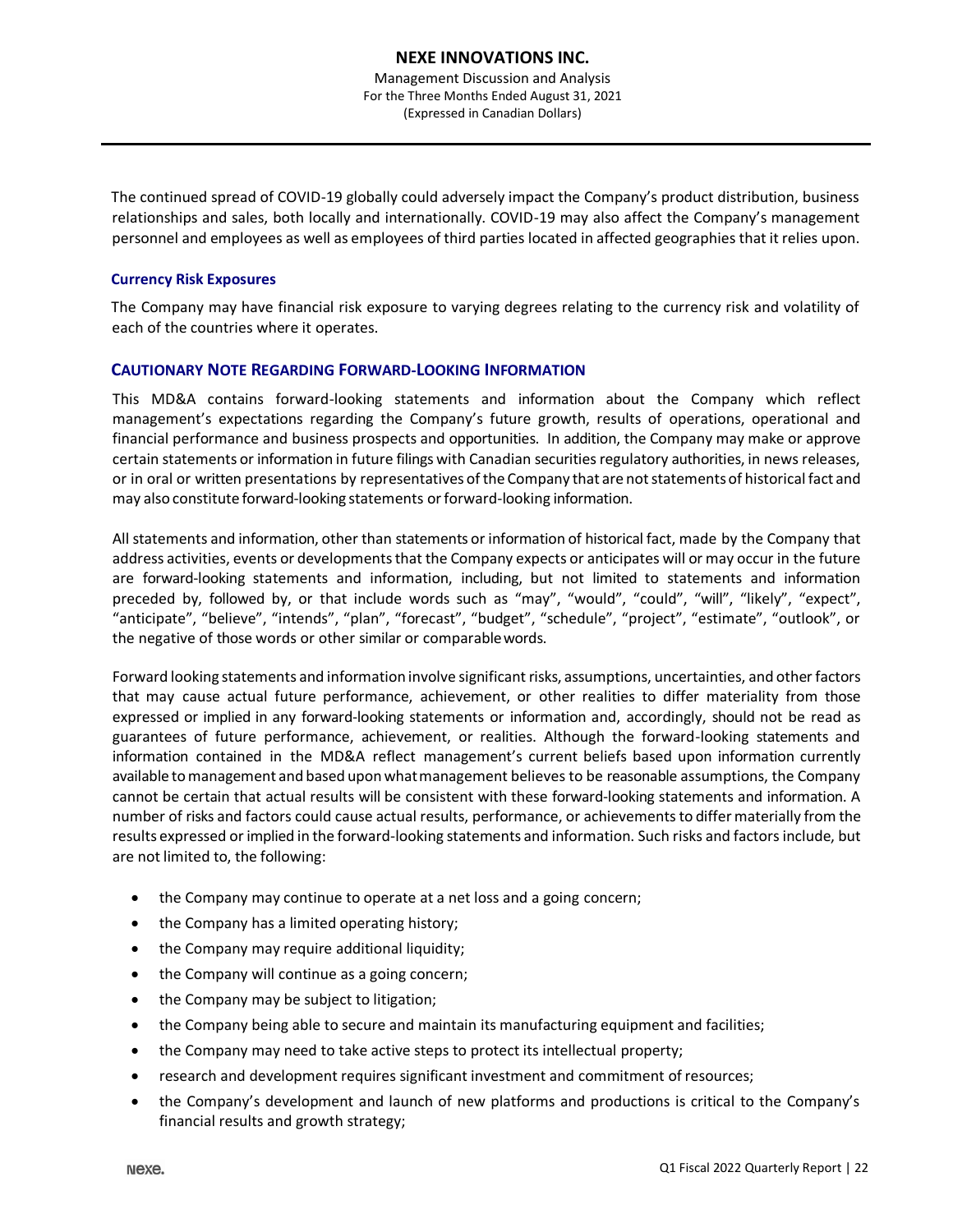- ability to meet market expectations for financial performance;
- any changes in the beverage environment and retail landscape;
- if the Company is reliant on a limited number of customers, the loss of such customers could have an adverse impact on its business;
- expansion of the business and increased product offerings may cause disruption of the Company's business;
- the Company's ability to maintain strategic relations with well recognized brands;
- product safety and quality concerns;
- the Company's ability to negotiate flexible long-term purchase contracts;
- risks associated with acquisitions;
- the Company's products and services may become obsolete without innovation;
- the Company maintaining adequate insurance;
- the Company's risks related to product development and technology change;
- the Company will be profitable;
- the Company's products will be accepted by the market;
- the Company has an evolving business model and thus its services and products could change;
- the Company will be dependent on the experience and skill of its management and key personnel;
- ability to promote its brand;
- the Company's growth depends in part on strategic relationships;
- the Company's ability to expand and grow its operations and scale production of its products;
- the Company may be vulnerable to security breaches;
- government regulation of the Company's products and services;
- the Company not infringing a third party's intellectual property rights;
- the Company faces competition from larger businesses;
- the Company may require additional financing;
- product recalls may have an adverse impact on the Company;
- the Company's business is dependent on demand for coffee;
- the directors and officers may engage in business that is in conflict with the Company;
- the common shares of the Company are speculative and may experience high volatility on the TSX-V;
- global economic conditions may adversely affect the Company's business;
- foreign exchange rates; and
- market perception of smaller companies.

Although the Company has attempted to identify important risks and factors that could cause actual actions, events, or results to differ materially from those described in forward-looking statements or information, there may be other factors and risksthat cause actions, events or results not to be as anticipated, estimated or intended. Further, any forward-looking statements and information contained herein are made as of the date of this MD&A and, other than asrequired by applicable securities laws, the Company assumes no obligation to update or revise them to reflect new events or circumstances.

New factors emerge from time to time, and it is not possible for management to predict all of such factors and to